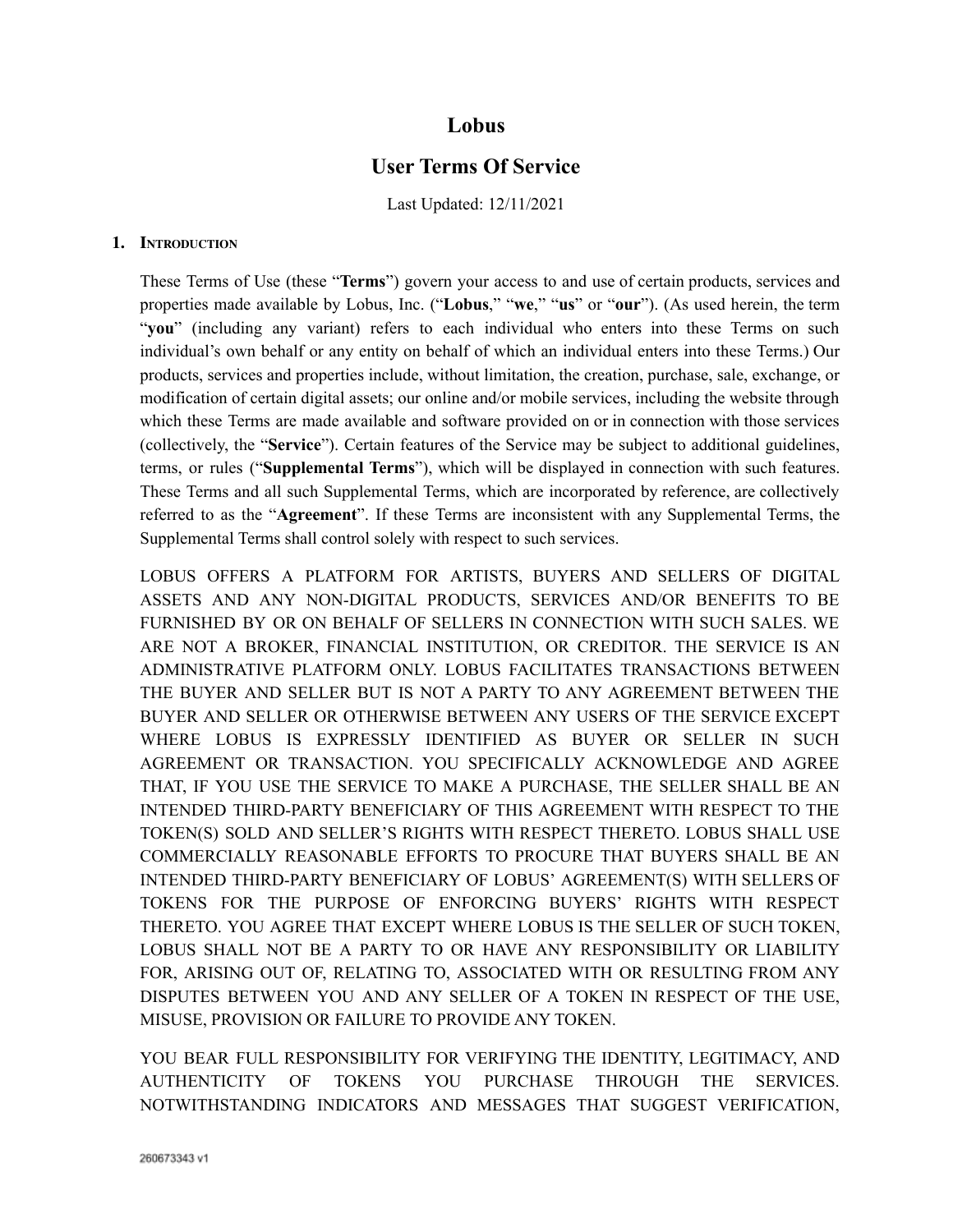LOBUS MAKES NO CLAIMS ABOUT THE IDENTITY, LEGITIMACY, OR AUTHENTICITY OF TOKENS OFFERED FOR SALE ON OR THROUGH THE PLATFORM.

PLEASE READ SECTION 21 OF THIS AGREEMENT CAREFULLY, AS IT CONTAINS AN ARBITRATION AGREEMENT WHICH WILL, WITH LIMITED EXCEPTIONS, REQUIRE DISPUTES BETWEEN US TO BE SUBMITTED TO BINDING AND FINAL ARBITRATION. **UNLESS YOU OPT OUT OF THE ARBITRATION AGREEMENT: (1) YOU WILL ONLY BE PERMITTED TO PURSUE CLAIMS AND SEEK RELIEF AGAINST US ON AN INDIVIDUAL BASIS, NOT AS A PLAINTIFF OR CLASS MEMBER IN ANY CLASS OR REPRESENTATIVE ACTION OR PROCEEDING; AND (2) YOU ARE AGREEING TO MANDATORY INDIVIDUAL ARBITRATION FOR THE RESOLUTION OF DISPUTES AND WAIVING YOUR RIGHT TO A JURY TRIAL ON YOUR CLAIMS** .

PLEASE BE AWARE THAT SECTION 7 OF THIS AGREEMENT, BELOW, CONTAINS YOUR OPT-IN CONSENT TO RECEIVE COMMUNICATIONS FROM US.

THIS AGREEMENT IS IMPORTANT AND AFFECTS YOUR LEGAL RIGHTS, SO PLEASE READ CAREFULLY. BY CLICKING ON ANY "I ACCEPT" BUTTON, OFFERING TOKENS FOR SALE THROUGH THE SERVICE, PURCHASING OR OFFERING TO PURCHASE TOKENS THROUGH THE SERVICE, AND/OR OTHERWISE USING THE SERVICE, YOU AGREE TO BE BOUND BY THIS AGREEMENT AND ALL OF THE TERMS INCORPORATED HEREIN. If you do not agree to this Agreement, you may not access or use the Service or purchase any Tokens.

Please refer to our **Privacy Policy** for information about how we collect, use and share personal information about you. By submitting data through the Service, you expressly consent to the collection, use and disclosure of your personal data in accordance with the Privacy Policy.

Lobus reserves the right to change or modify this Agreement at any time and in our sole discretion. If we make changes to this Agreement, we will provide notice of such changes, such as by sending an email notification, providing notice through the Service or updating the "Last Updated" date at the beginning of this Agreement. By continuing to access or use the Service at any point after such update, you confirm your acceptance of the revised Terms and all of the terms incorporated therein by reference. We encourage you to review this Agreement frequently to ensure that you understand the terms and conditions that apply when you access or use the Service. If you do not agree to the revised Terms, you may not access or use the Service.

# **2. OUR SERVICE**

a. The Service is a software application made available by Lobus to enable users of the Service ("**Users**") to create or issue ("**Mint**") and purchase unique non-fungible tokens ("**NFT(s)**") and any non-digital products, services and/or benefits to be furnished by or on behalf of sellers in connect with such sales (collectively, "**Tokens**"), implemented on the Ethereum blockchain (the "**Blockchain Platform**") using smart contracts. You may only participate in the Minting, purchase, or sale of any Token by linking an electronic wallet that allows you to purchase, store,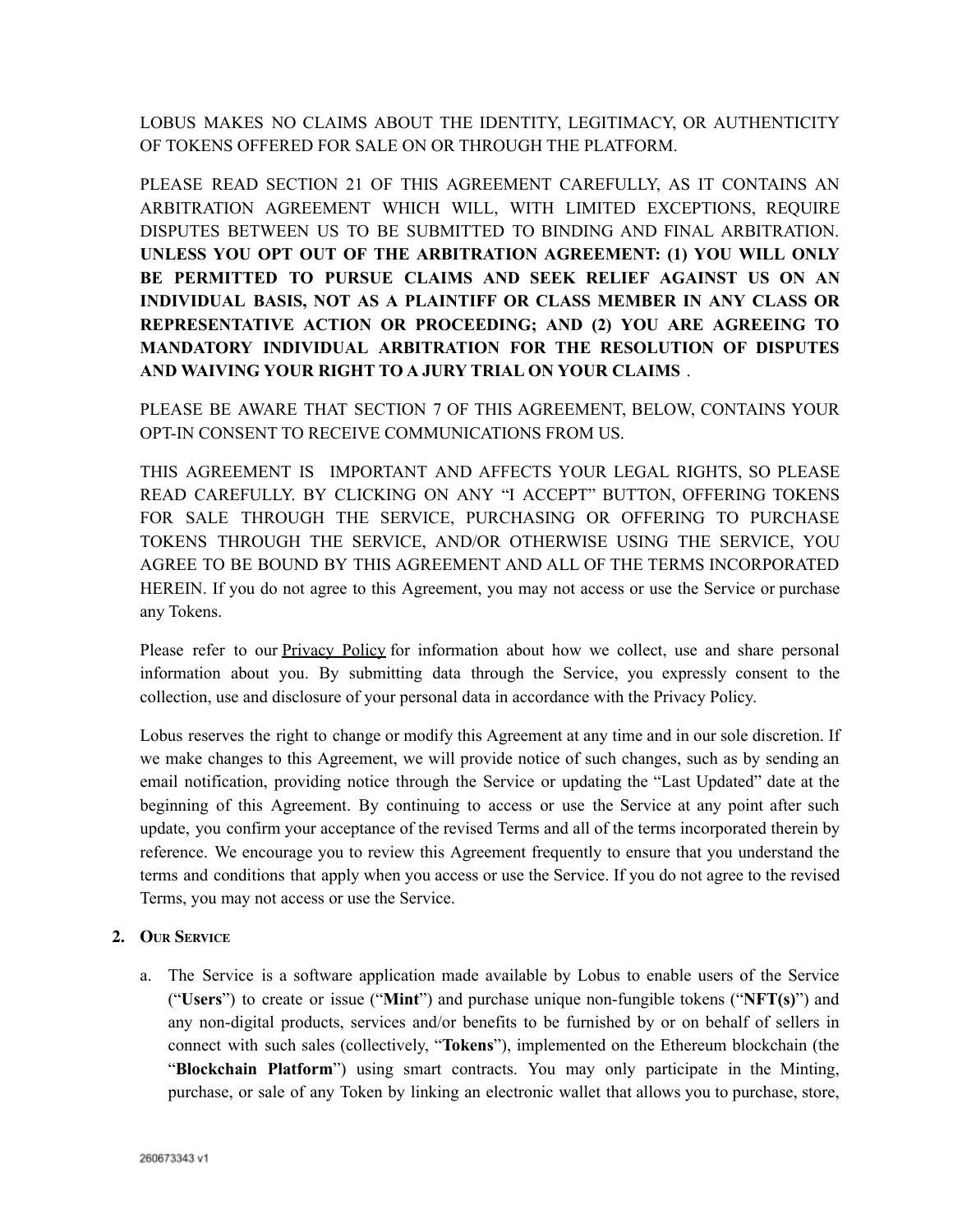and engage in transactions using cryptocurrency and NFTs (each, a "**Digital Wallet**") on supported bridge extensions. Before purchasing a Token, you must download a supported Digital Wallet bridge extension and use such extension to connect and unlock your Digital Wallet through the Service. Once you submit an order to Mint or purchase a Token, your order is passed on to the applicable extension, which completes the transaction on your behalf.

b. ALL TRANSACTIONS INITIATED THROUGH OUR SERVICE ARE EFFECTED BY THIRD-PARTY DIGITAL WALLET EXTENSIONS. BY USING OUR SERVICES YOU AGREE THAT SUCH TRANSACTIONS ARE GOVERNED BY THE TERMS OF SERVICE AND PRIVACY POLICY FOR THE APPLICABLE EXTENSIONS. FOR METAMASK, THOSE TERMS ARE AVAILABLE AT https://metamask.io/terms.html AND <https://metamask.io/privacy.html> AND COINBASE, THOSE TERMS ARE AVAILABLE AT [https://www.coinbase.com/legal/user\\_agreement/united\\_states](https://www.coinbase.com/legal/user_agreement/united_states) AND [https://www.coinbase.com/legal/privacy.](https://www.coinbase.com/legal/privacy)

#### **3. USER REPRESENTATIONS AND WARRANTIES**

- a. You must be eighteen (18) years old to use the Service. By using the Service to Mint, purchase, list, or sell a Token, as applicable, you agree to (i) provide accurate, current, and complete information about yourself, (ii) maintain and promptly update from time to time as necessary such information, (iii) maintain the security of your Digital Wallet and accept all risks of unauthorized access to your Digital Wallet and to the information you provide to us, and (iv) immediately notify us if you discover or otherwise suspect any security breaches related to the Service.
- b. You agree that you will not:
	- buy, sell, rent, or lease access to the Service without our written permission;
	- log in or try to log in to access the Service through unauthorized third party applications or clients.
- c. Lobus may require you to provide additional information and documents from time to time, including without limitation at the request of any competent authority or in order to help Lobus comply with applicable law, regulation, or policy, including laws related to anti-laundering (legalization) of incomes obtained by criminal means, or for counteracting financing of terrorism. Lobus may also require you to provide additional information and documents in cases where it has reasons to believe that:
	- Your Digital Wallet or other access to the Service is being used for money laundering or for any other illegal activity;
	- You have concealed or reported false identification information and other details; or
	- Transactions effected via your Digital Wallet were effected in breach of this Agreement.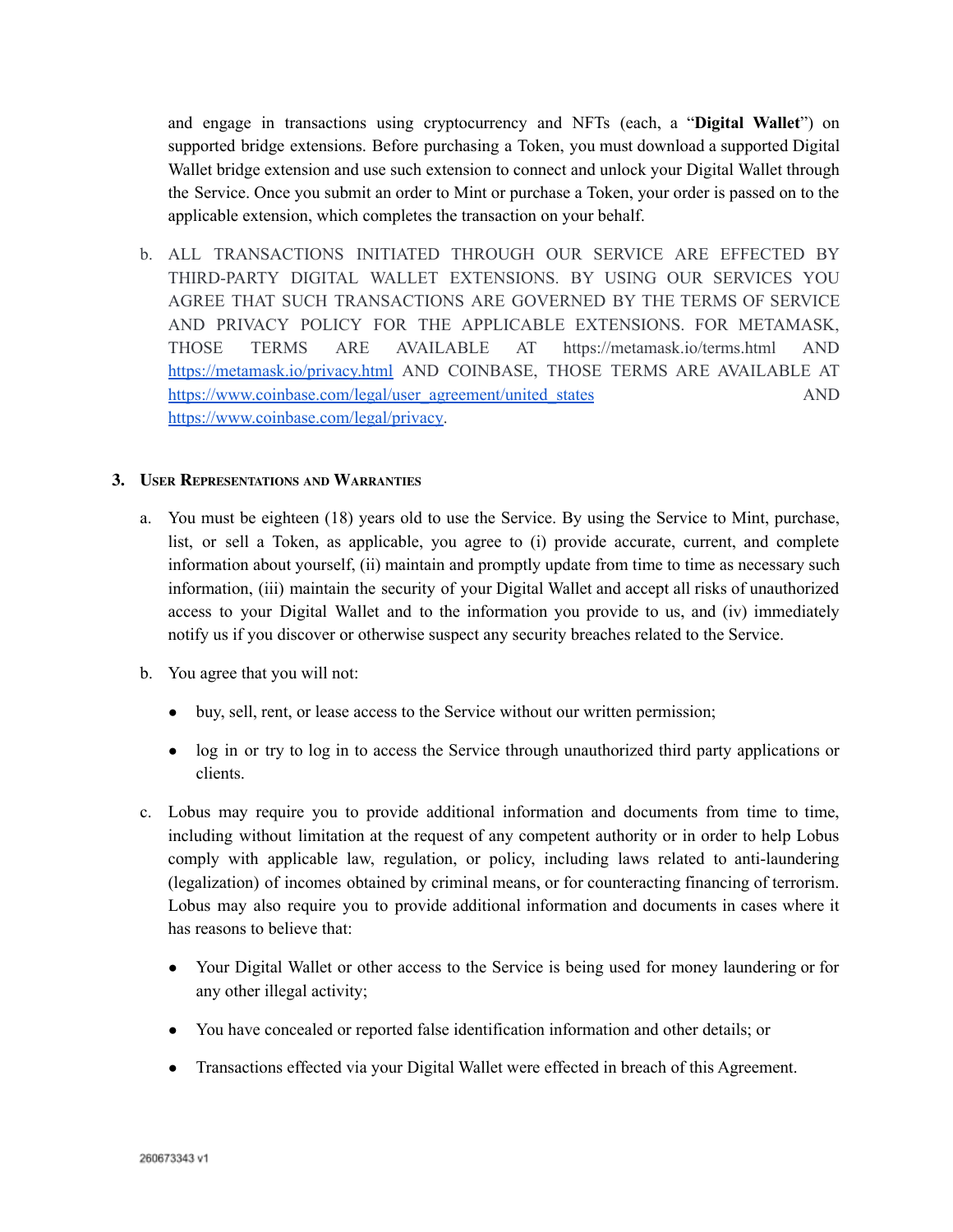In such cases, Lobus, in its sole discretion, may pause or cancel your transactions until such requested additional information and documents have been reviewed by Lobus and accepted as satisfying the requirements of applicable law, regulation, or policy. If you do not provide complete and accurate information and documents in response to such a request, Lobus may refuse to provide any Token, Content (as defined below), product, service and/or further access to the Service to you.

- d. When you use the Service to Mint, purchase, list, or sell a Token, you hereby represent and warrant, to and for the benefit of Lobus, its affiliates and its and their respective representatives, as follows:
	- Authority. You have all requisite capacity, power and authority to enter into, and perform your obligations under this Agreement, including to Mint, sell, list, or buy any Tokens, as applicable. The execution, delivery and performance of, and the performance of your obligations under, this Agreement have been duly authorized by all necessary action on the part of you and, if you are an entity, such entity's board of directors or comparable authority(ies), and no other proceedings on your part are necessary to authorize the execution, delivery or performance of your obligations under this Agreement by you.
	- Due Execution. This Agreement constitutes your legal, valid and binding obligation, enforceable against you in accordance with this Agreement.
	- Accuracy of Background Check Information. All information provided to Lobus and/or its third-party designees, including its address and social security number or tax ID number, is accurate and complete. None of: (i) you; (ii) any of your affiliates; (iii) any other person having a beneficial interest in you; or (iv) any person for whom you are acting as agent or nominee in connection with this Agreement is: (A) a country, territory, entity or individual named on an OFAC list as provided at http://www.treas.gov/ofac, or a person or entity prohibited under the OFAC programs, regardless of whether or not they appear on the OFAC list; or (B) a senior foreign political figure, or any immediate family member or close associate of a senior foreign political figure.
	- Non-Contravention. This Agreement does not, and the performance of your obligations under this Agreement and your Minting, listing, buying, or selling of any Tokens, as applicable to your use of the Service, will not: (i) if you are an entity, conflict with or violate any of the charter documents of such entity or any resolution adopted by its equity holders or other persons having governance authority over the entity; (ii) contravene, conflict with or violate any right of any third party or any applicable legal requirement to which you or any of the assets owned or used by you, is subject; or (iii) result in any breach of or constitute a default (or an event that with notice or lapse of time or both would become a default) under any material contract or agreement to which you are a party, permit held by you or legal requirement applicable to you.
	- Independent Investigation and Non-Reliance. You are sophisticated, experienced and knowledgeable in the Minting, listing, buying, or selling of any Tokens, as applicable.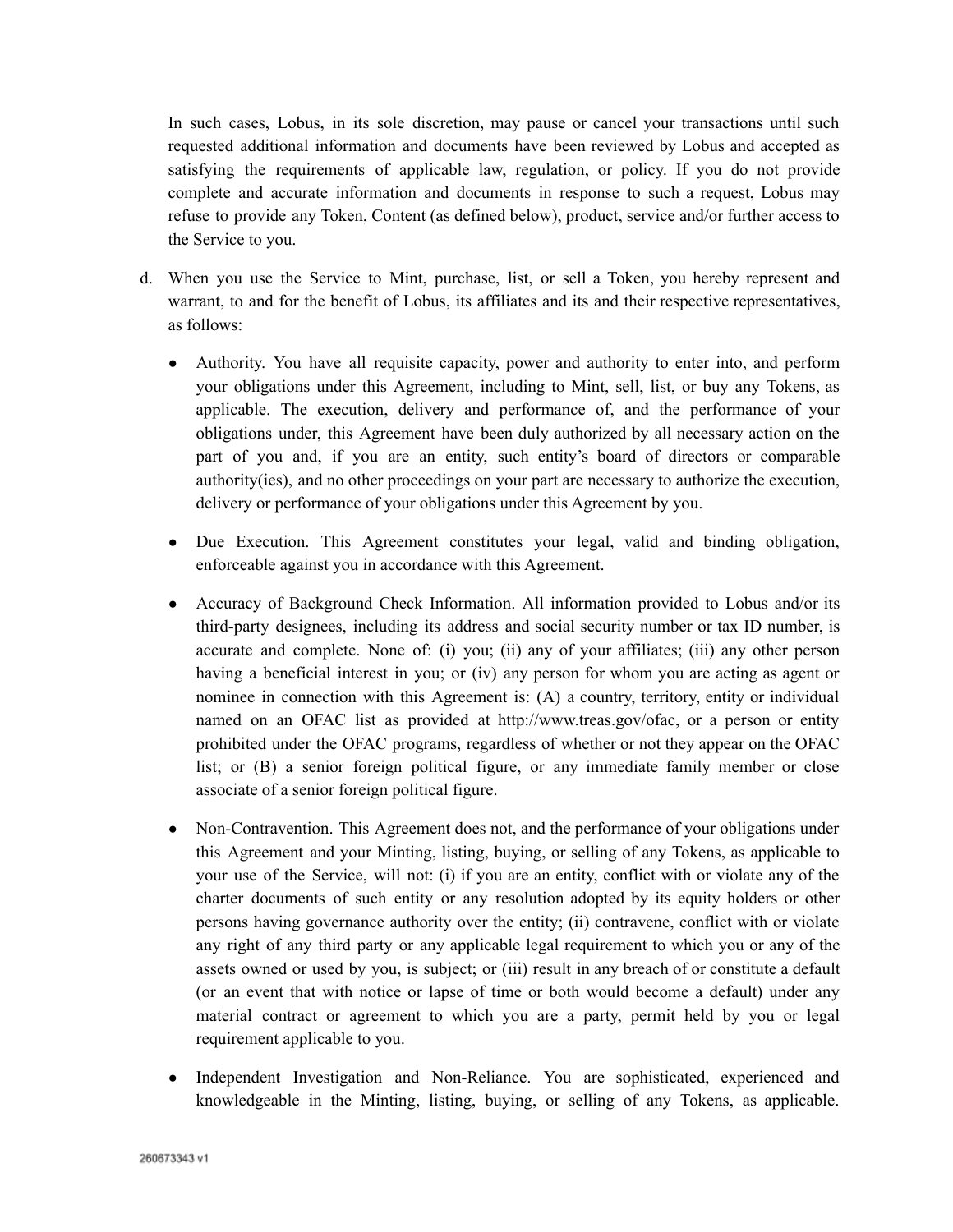Additionally, you have conducted an independent investigation of the Service and the matters contemplated by these Terms, have formed your own independent judgment regarding the benefits and risks of and necessary and desirable practices regarding the foregoing, and, in making the determination to Mint, list, buy, or sell any Tokens using the Service, you have relied solely on the results of such investigation and such independent judgement. Without limiting the generality of the foregoing, you understand, acknowledge and agree that the legal requirements pertaining to blockchain technologies and digital assets generally, including the Tokens, are uncertain, and you have conducted an independent investigation of such potentially applicable legal requirements and the resulting risks and uncertainties, including the risk that one or more governmental entities or other persons may assert that any digital assets or cryptographic tokens (including the Tokens) may constitute securities under applicable legal requirements. You hereby irrevocably disclaim and disavow reliance upon any statements or representations made by or on behalf of, or information made available by, Lobus, in determining to enter into this Agreement, Mint, list, buy, or sell any Tokens or use the Service.

- Litigation. There is no legal proceeding pending that relates to your activities relating to the Minting of Tokens or other token- or digital asset- trading or blockchain technology related activities.
- Compliance. You have not failed to comply with, and have not violated, any applicable legal requirement relating to any blockchain technologies, token trading activities or Minting Tokens. No investigation or review by any governmental entity is pending or, to your knowledge, has been threatened against or with respect to you, nor does any government order or action prohibit you or any of your representatives from engaging in or continuing any conduct, activity or practice relating to Minting Tokens.
- e. You must provide all equipment and software necessary to connect to the Service. You are solely responsible for any fees, including Internet connection or mobile fees, that you incur when accessing the Service.

#### **4. ACCOUNT REGISTRATION**

In order to use certain features of the Service you may need to register for an account with Lobus ("**Account**"). You must be eighteen (18) years old to register for an Account. By creating an Account, you agree to (i) provide accurate, current, and complete Account information about yourself, (ii) maintain and promptly update from time to time as necessary your Account information, (iii) maintain the security of your password and of any device used for multi-factor authentication, and accept all risks of unauthorized access to your Account and (iv) immediately notify us if you discover or otherwise suspect any unauthorized access or other security breaches related to the Service or your Account. You may not have more than one Account, and Lobus reserves the right to block multiple Accounts of the same user.

#### **5. MINTING A TOKEN**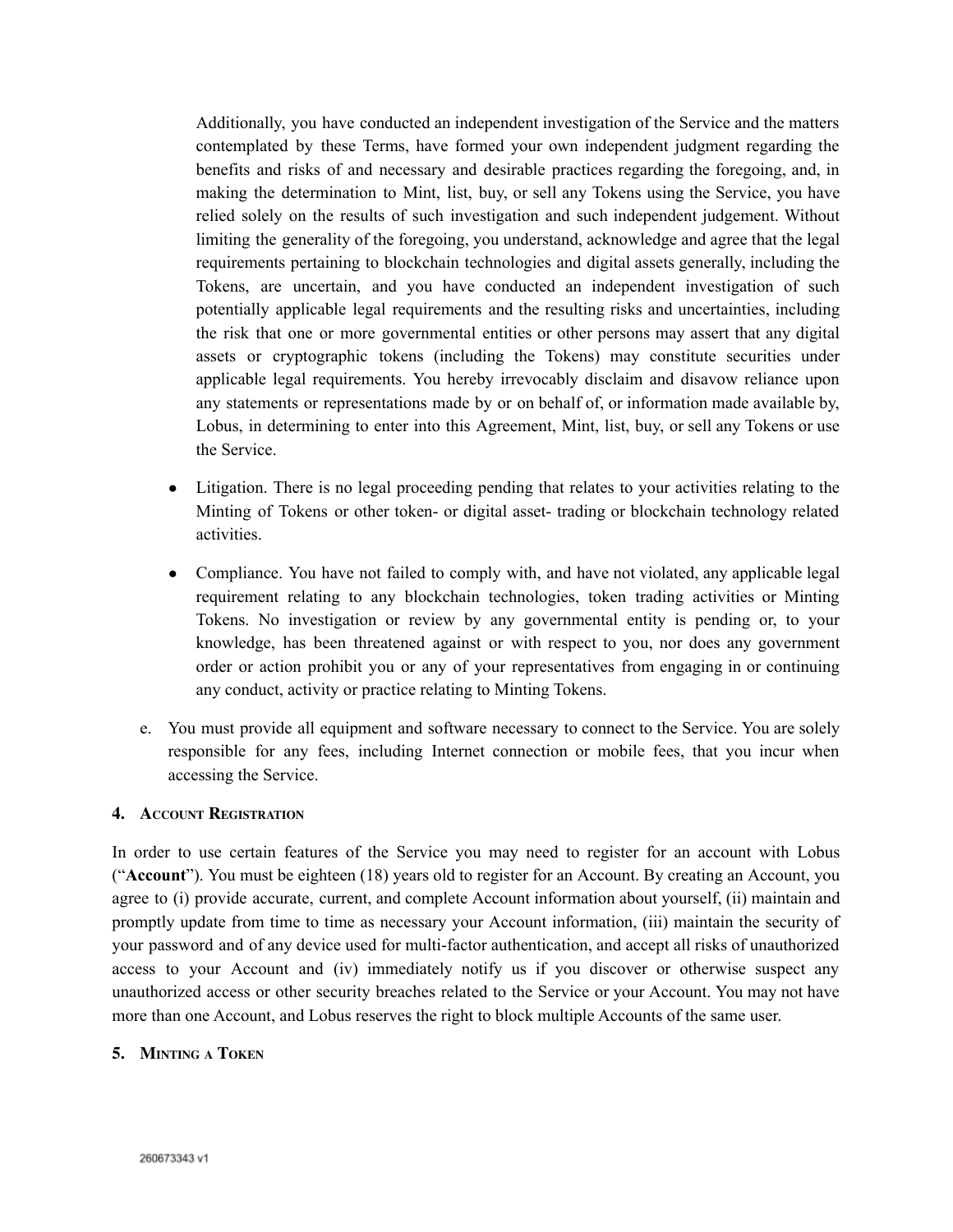- a. An artist or other creator ("**Creator**") may, subject to a separate written agreement with Lobus ("**Creator Agreement**"), use the Service to offer one or more works of visual art (each such work, "**Creator IP**") as embedded in or otherwise comprising a Token. Such Creators may be able to use the Service to Mint or offer for sale on the Blockchain Platform a Token comprising the Creator IP. By Minting or purchasing a Token, you agree to comply with any terms, including licenses or payment rights that are embedded within or otherwise included with any Token that you Mint or purchase. Lobus does not guarantee that Tokens Minted on the Service will be transferable to any other platform.
- b. A Creator may set limits on or other terms regarding the sale of Tokens comprising their Creator IP through the Service, including, without limitation: (i) the quantity of such Tokens that may be Minted through the Service from each instance of Creator IP; (ii) any rights in respect of the Creator IP underlying such Token to be granted to (x) the User who Mints or purchases a Token using such Creator IP or (y) any subsequent owner of such Token; and (iii) any fee payable in connection with any subsequent sale of a Token comprising such Creator IP, whether or not such sale takes place on or through the Service (each such sale, a "**Secondary Sale**," and such fee, a "**Secondary Sale Fee**"), and Lobus will display such terms at point of sale or otherwise within the Service.
- c. The Service is only a marketplace, and Lobus is not and shall not be a party to any transaction or dispute between any Creator of Creator IP and any Minter or subsequent owner of a Token generated by that Creator's Creator IP, whether arising from any rights granted in that Token or otherwise, unless otherwise set forth in connection with such Token.

# **6. PRICING AND FEES; PAYMENTS**

- a. All pricing and payment terms for Tokens are as indicated at point of sale or otherwise on the Service, and any payment obligations you incur are binding at the time of purchase. You may not substitute any other currency, whether cryptocurrency or fiat currency, for the currency in which you have contracted to pay at the time of purchase. For clarity, no fluctuation in the value of any currency, whether cryptocurrency or otherwise, shall impact or excuse your obligations with respect to any purchase.
- b. When you Mint or otherwise purchase a Token, you agree that you have read, understand, and agree to be bound by any terms and conditions applicable to the Secondary Sale of that Token, including any Secondary Sale Fee (regardless of whether such Secondary Sale Fee is enforced or supported by the third-party platform or marketplace that facilitates a Secondary Sale). You further agree that you will bind any subsequent purchaser of the Token to such Secondary Sale terms and conditions.
- <sup>C</sup>. Lobus may add or change any payment processing services at any time. Such services may be subject to additional terms or conditions. Whether a particular cryptocurrency is accepted as a payment method by Lobus is subject to change at any time in Lobus'sole discretion.

# **7. CONSENT TO ELECTRONIC COMMUNICATION**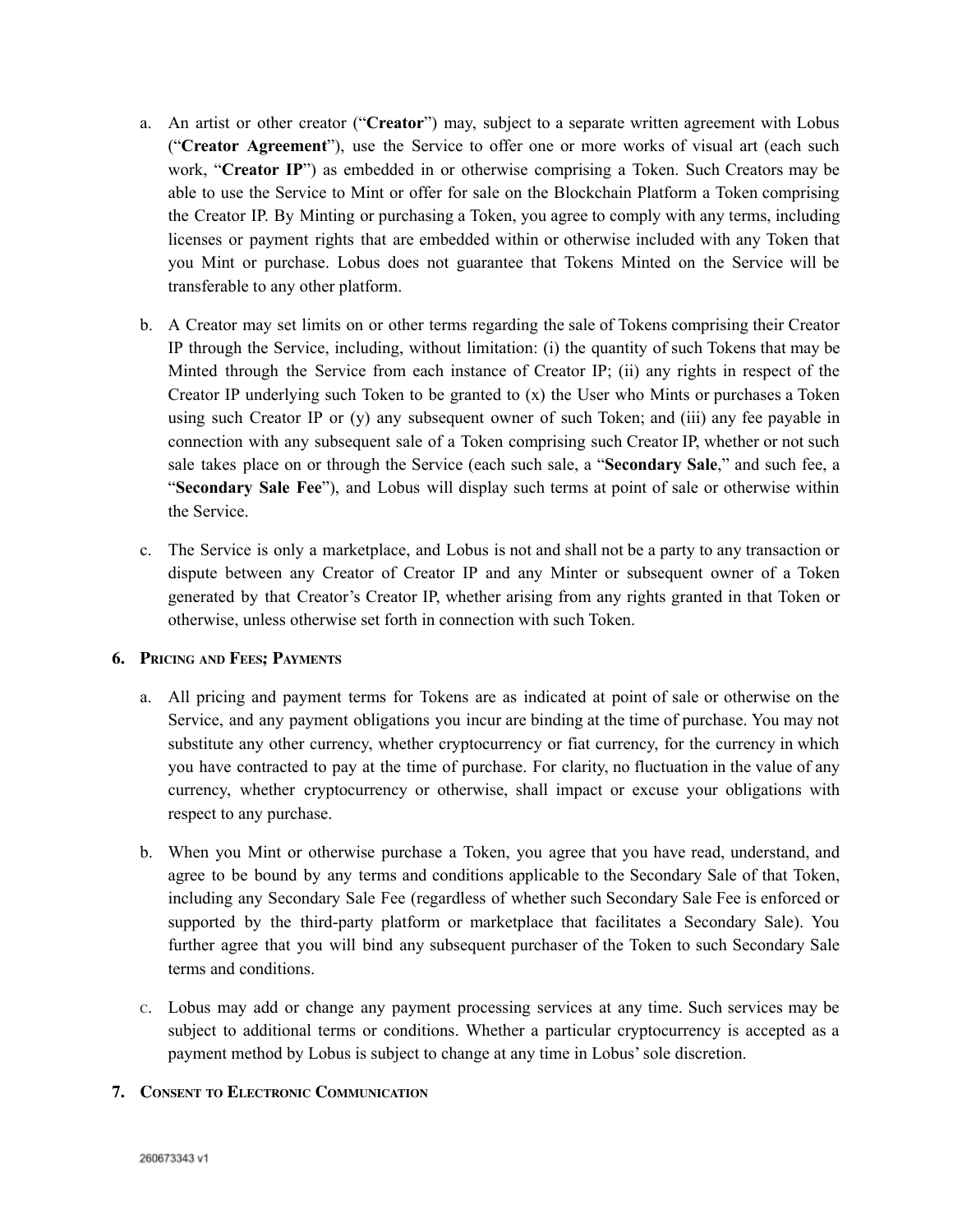By contacting Lobus via email or by using the Service to Mint, purchase, list, or sell a Token, you consent to receive electronic communications from Lobus (e.g., via email or by posting notices to the Service or to Lobus's official accounts on social media properties). These communications may include notices about your use of the Service (e.g., transactional information) and are part of your relationship with us. You agree that any notices, agreements, disclosures or other communications that we send to you electronically will satisfy any legal communication requirements, including, but not limited to, that such communications be in writing. You should maintain copies of electronic communications from us by printing a paper copy or saving an electronic copy. We have no obligation to store for your later use or access any such electronic communications that we make to you.

#### **8. OWNERSHIP**

- a. Unless otherwise indicated in writing by us, the Service and all content and other materials contained therein, including, without limitation, the Lobus logo and all designs, text, graphics, pictures, information, data, software, sound files, other files and the selection and arrangement thereof (collectively, "**Content**") are the proprietary property of Lobus or our affiliates, licensors or Users, as applicable.
- b. The Lobus logo and any Lobus product or service names, logos or slogans that may appear on the Service are trademarks of Lobus or our affiliates and may not be copied, imitated or used, in whole or in part, without our prior written permission. You may not use any metatags or other "hidden text" utilizing "Lobus," or any other name, trademark or product or service name of Lobus or our affiliates without our prior written permission. In addition, the look and feel of the Service and Content, including, without limitation, all page headers, custom graphics, button icons and scripts, constitute the service mark, trademark or trade dress of Lobus and may not be copied, imitated or used, in whole or in part, without our prior written permission. All other trademarks, registered trademarks, product names and other names or logos mentioned on the Service are the property of their respective owners and may not be copied, imitated or used, in whole or in part, without the permission of the applicable trademark holder. Reference to any products, services, processes or other information by name, trademark, manufacturer, supplier or otherwise does not constitute or imply endorsement, sponsorship or recommendation by Lobus.

#### **9. LICENSE TO OUR SERVICE AND CONTENT**

a. You are hereby granted a limited, revocable, nonexclusive, nontransferable, non-assignable, non-sublicensable, "as-is" license to access and use the Service and Content for your own personal, non-commercial use; provided, however, that such license is subject to this Agreement and does not include any right to (i) sell, resell, or use commercially the Service or Content, (ii) distribute, publicly perform, or publicly display any Content, (iii) modify or otherwise make any derivative uses of the Service or Content, or any portion thereof, (iv) use any data mining, robots, or similar data gathering or extraction methods, (v) download (other than page caching) any portion of the Service or Content, except as expressly permitted by us, and (vi) use the Service or Content other than for their intended purposes. This license is subject to your compliance with the Acceptable Use Policy set forth in Section 12 below.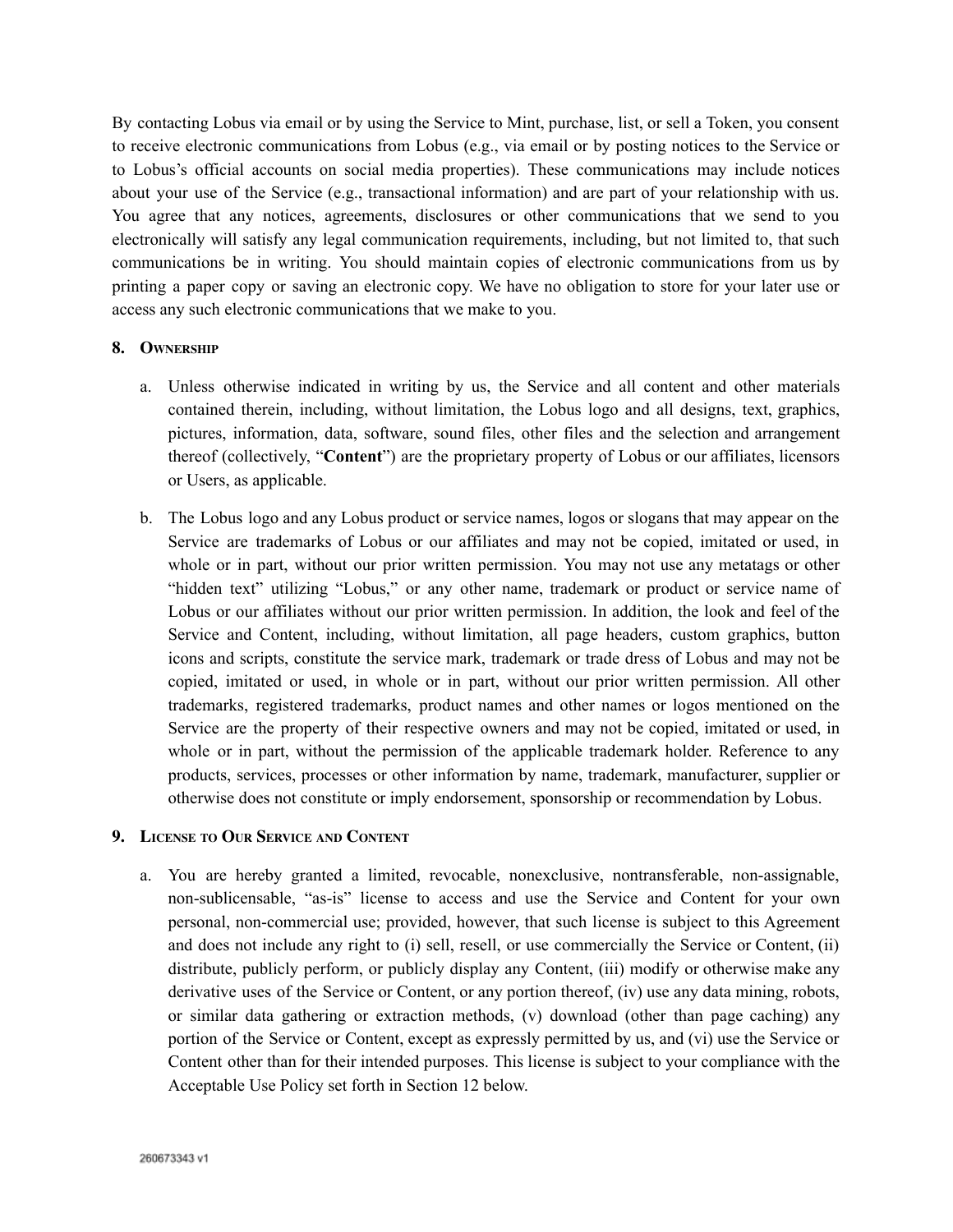- b. You are granted a limited, nonexclusive, nontransferable right to create a text hyperlink to the Service for noncommercial purposes, provided that such link does not portray Lobus or our affiliates or any of our Services, Content, products or services in a false, misleading, derogatory or otherwise defamatory manner, and provided further that the linking site does not contain any adult or illegal material or any material that is offensive, harassing or otherwise objectionable in Lobus's sole discretion. This limited right may be revoked at any time. You may not use a logo or other proprietary graphic of Lobus to link to the Service or Content without our express written permission. Further, you may not use, frame or utilize framing techniques to enclose any Lobus trademark, logo or other proprietary information, including the images found on the Service, the content of any text or the layout or design of any page, or form contained on a page, on the Service without our express written consent.
- c. Lobus may from time-to-time change or discontinue any or all aspects or features of the Service, including by (i) altering the smart contracts which are included in the Blockchain Platform pursuant to upgrades, forks, security incident responses or chain migrations, (ii) deactivating or deleting User Content that Lobus in its sole discretion determines has been abandoned; or (iii) repossessing any Tokens Lobus in its sole discretion determines have been abandoned. In such events, you may no longer be able to access, interact with or, read the data from the Service.

#### **10. USER CONTENT**

Certain Content may be made available by a User on or through the Service ("**User Content**"). If you choose to make User Content available on or through the Service, you hereby grant Lobus a fully paid, royalty-free, worldwide, non-exclusive right (including any moral rights) and license to use, sublicense, distribute, reproduce, modify, adapt, and display, such User Content (in whole or in part) for the purposes of (i) providing the Service, including making User Content available to other Users in accordance with your elections on the Service; and (ii) improving the Service. You also hereby grant each other User of the Service a non-exclusive license to access your User Content through the Service, and to use, reproduce, distribute, display and perform such User Content solely as permitted through the functionality of the Service and under this Agreement. You are solely responsible for any User Content you provide. You represent and warrant that you have, or have obtained, all rights, licenses, consents, permissions, power and/or authority necessary to grant the rights granted herein for any User Content that you submit, post or display on or through the Service. You agree that such User Content will not contain material subject to copyright or other proprietary rights, unless you have necessary permission or are otherwise legally entitled to post the material and to grant the licenses described above. We take no responsibility for the User Content posted or listed via the Service, although we reserve the right to remove any User Content that is in violation of this Agreement.

#### **11. THIRD-PARTY SERVICES; THIRD-PARTY TERMS**

The Service may contain links to third-party properties ("**Third-Party Properties**") and applications ("**Third-Party Applications**"). When you click on a link to a Third-Party Property or Third-Party Application, such as a bridge extension, you are subject to the terms and conditions (including privacy policies) of another property or application. Such Third-Party Properties and Third-Party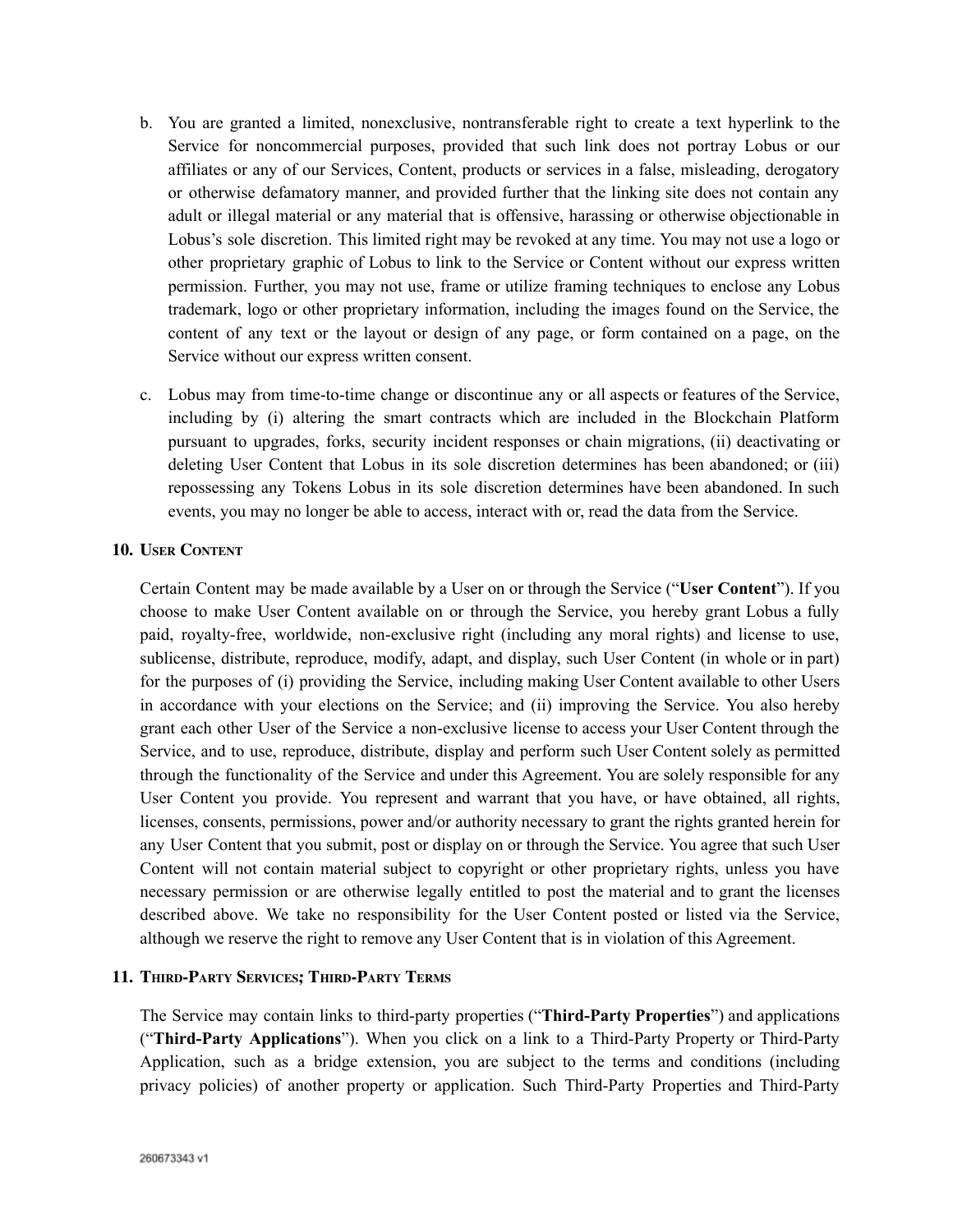Applications and are not under the control of Lobus. Lobus is not responsible for any Third-Party Properties or Third-Party Applications. Lobus provides links to these Third-Party Properties and Third-Party Applications only as a convenience and does not review, approve, monitor, endorse, warrant, or make any representations with respect to Third-Party Properties or Third-Party Applications, or their products or services. You use all links in Third-Party Properties, and Third-Party Applications at your own risk. When you leave our Service, our Terms and policies no longer govern. You should review all applicable agreements and policies, including privacy and data gathering practices, of any Third-Party Properties or Third-Party Applications, and should make whatever investigation you feel necessary or appropriate before proceeding with any transaction with any third party.

#### **12. ACCEPTABLE USE POLICY**

You agree that you are solely responsible for your conduct while participating in the purchase or sale of Tokens or otherwise accessing or using the Service. You agree that you will abide by this Agreement and will not:

- a. Provide false or misleading information to Lobus;
- b. Use or attempt to use another User's linked Digital Wallet without authorization from such User and Lobus;
- c. Create or list counterfeit Tokens;
- d. Pose as another person or entity;
- e. Use the Service in any manner that could interfere with, disrupt, negatively affect or inhibit other Users from fully enjoying the Service, or that could damage, disable, overburden or impair the functioning of the Service in any manner;
- f. Develop, utilize, or disseminate any software, or interact with any API in any manner, that could damage, harm, or impair the Service;
- g. Reverse engineer any aspect of the Service, or do anything that might discover source code or bypass or circumvent measures employed to prevent or limit access to any service, area, or code of the Service;
- h. Attempt to circumvent any content-filtering techniques we employ, or attempt to access any feature or area of the Service that you are not authorized to access;
- i. Use any robot, spider, crawler, scraper, script, browser extension, offline reader, or other automated means or interface not authorized by us to access the Service, extract data or otherwise interfere with or modify the rendering of Service pages or functionality;
- j. Collect or harvest data from our Service that would allow you to contact individuals, companies, or other persons or entities, or use any such data to contact such entities;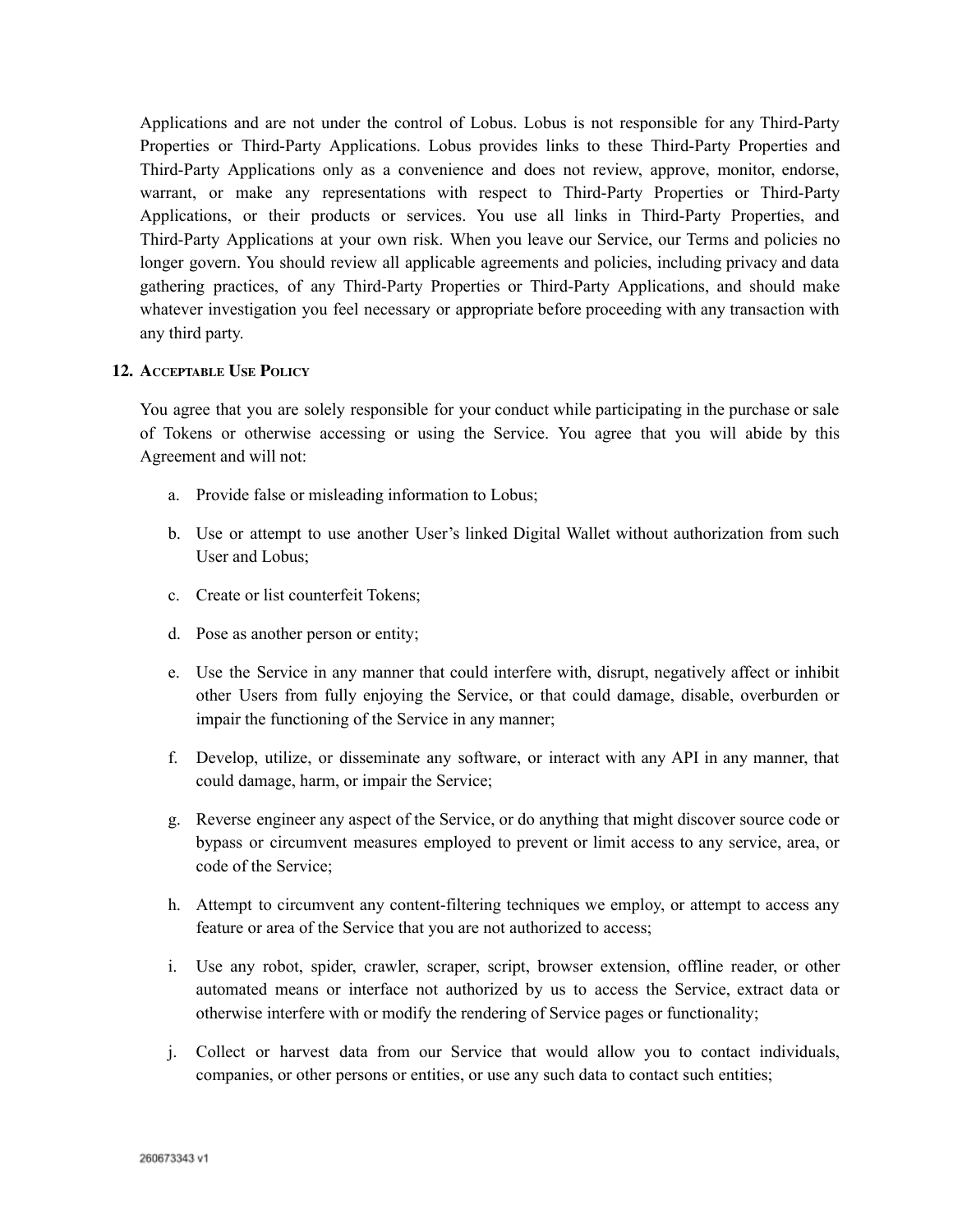- k. Use data collected from our Service for any direct marketing activity (including without limitation, email marketing, SMS marketing, telemarketing, and direct marketing);
- l. Bypass or ignore instructions that control all automated access to the Service;
- m. Use the Service for any illegal or unauthorized purpose, or engage in, encourage, or promote any activity that violates any applicable law or this Agreement;
- n. Use the Blockchain Platform to carry out any illegal activities in connection with or in any way related to your access to and use of the Service, including but not limited to money laundering, terrorist financing or deliberately engaging in activities designed to adversely affect the performance of the Blockchain Platform, or the Service;
- o. Engage in or knowingly facilitate any "front-running," "wash trading," "pump and dump trading," "ramping," "cornering" or fraudulent, deceptive or manipulative trading activities, including:
	- trading a Token at successively lower or higher prices for the purpose of creating or inducing a false, misleading or artificial appearance of activity in such Token, unduly or improperly influencing the market price for such Token trading on the Service or establishing a price which does not reflect the true state of the market in such Token;
	- for the purpose of creating or inducing a false or misleading appearance of activity in a Token or creating or inducing a false or misleading appearance with respect to the market in a Token: (A) executing or causing the execution of any transaction in a Token which involves no material change in the beneficial ownership thereof; or (B) entering any order for the purchase or sale of a Token with the knowledge that an order of substantially the same size, and at substantially the same price, for the sale of such Token, has been or will be entered by or for the same or different parties; or
	- participating in, facilitating, assisting or knowingly transacting with any pool, syndicate or joint account organized for the purpose of unfairly or deceptively influencing the market price of a Token;
- p. Use the Service to carry out any financial activities subject to registration or licensing, including but not limited to using the Service to transact in securities, commodities futures, trading of commodities on a leveraged, margined or financed basis, binary options (including prediction-market transactions), real estate or real estate leases, equipment leases, debt financings, equity financings or other similar transactions;
- q. Use the Service to participate in fundraising for a business, protocol, or platform, including but not limited to creating, listing, or buying assets that (i) are redeemable for financial instruments, (ii) give owners rights to participate in an ICO or any securities offering, or (iii)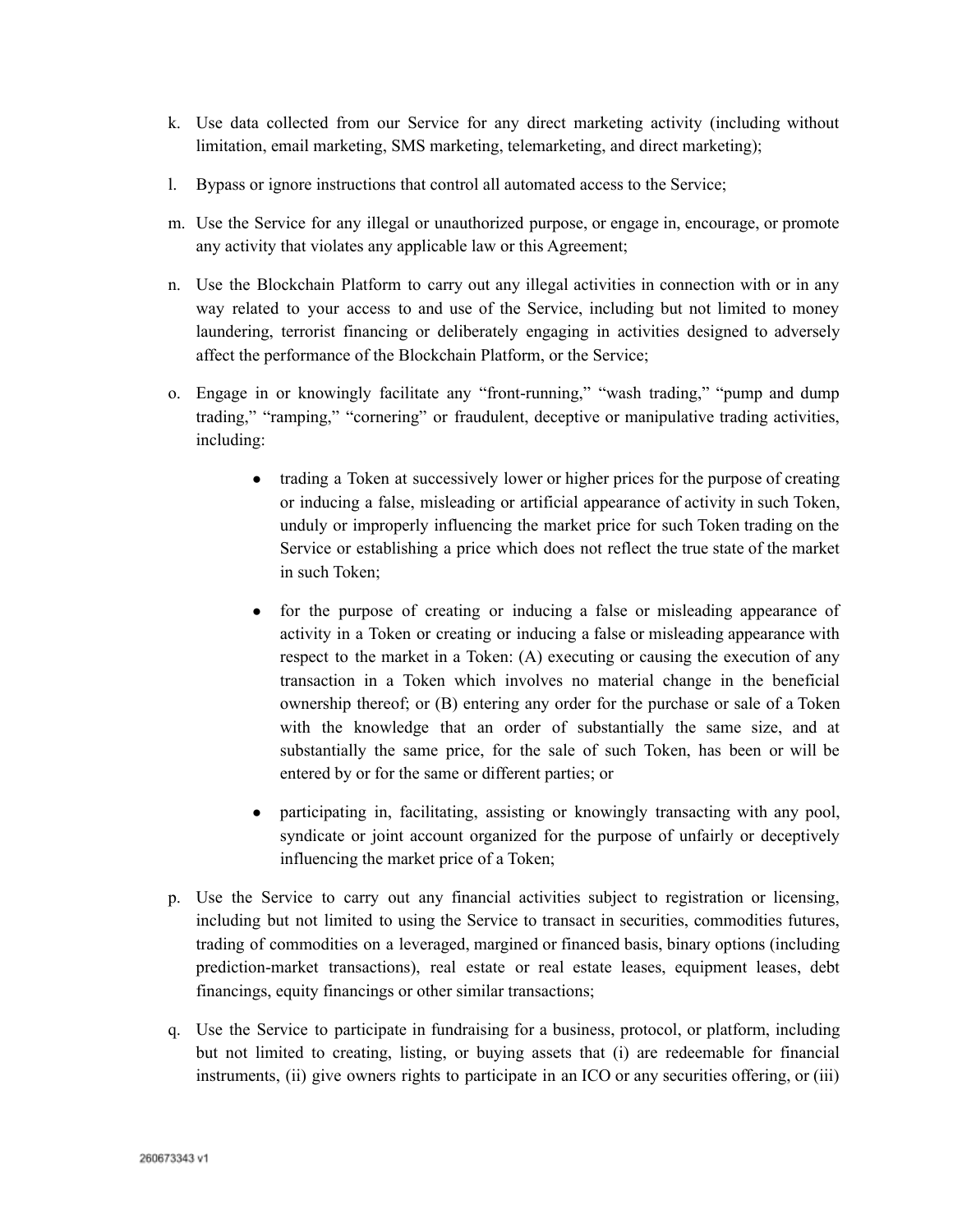entitle owners to financial rewards, including but not limited to, DeFi yield bonuses, staking bonuses, and burn discounts; or

### **13. LISTING GUIDELINES**

- a. Lobus has the right, but not the obligation, to remove any listing at any time. Lobus exercises its sole judgment in allowing or disallowing certain assets, listings, smart contracts, and collections.
- b. Tokens, listings, smart contracts, collections, and other User Content that Lobus in its sole discretion deems inappropriate, disruptive, or illegal are prohibited on the Service. Lobus reserves the right, but not the obligation, to determine the appropriateness of listings on its site and remove any User Content, including any listing, at any time. If you create or offer a Token, listing, smart contract, or collection in violation of these policies, we reserve the right to take corrective actions, as appropriate, including but not limited to removing the asset, listing, smart contract, or collection, deleting your User Content, recouping any payments that have been made to you for such Token, and permanently withholding any other payments due and owed to you. Lobus reserves the right to destroy inappropriate or illegal metadata stored on our servers.
- c. The following User Content is prohibited on the Service, whether included in or made available in or through Tokens, listings, smart contracts, or collections that include metadata, or otherwise:
	- Content that violates international or United States intellectual property laws;
	- Content that promotes suicide or self-harm, incites hate or violence against others, degrades or doxes another individual, depicts minors in sexually suggestive situations, or is otherwise illegal in the United States;
	- Content with a primary or substantial purpose in a game or application that violates international or United States intellectual property laws, promotes suicide or self-harm, incites hate or violence against others, degrades or doxes another individual, depicts minors in sexually suggestive situations, or is otherwise illegal in the United States;
	- Content created or used primarily or substantially for the purpose of raising funds for known terrorist organizations (as listed on <https://www.state.gov/foreign-terrorist-organizations/> or as may be determined by Lobus from time to time in its sole discretion);
	- Content that, as determined in our sole and absolute discretion, is obscene, and other Content that is intended to be age-restricted. Token names, listings and their descriptions, smart contract names, and collections including profanity or obscene Content may be prohibited. A smart contract that contains obscene Content is subject to being marked as prohibited, even if the obscene or otherwise objectionable Content only represents a portion of the Content on the smart contract;
	- Content that includes stolen assets, assets taken without authorization, and otherwise illegally obtained assets, all including but not limited to Tokens. Listing illegally obtained Tokens may result in your listings being cancelled, your Tokens being hidden, or your access to the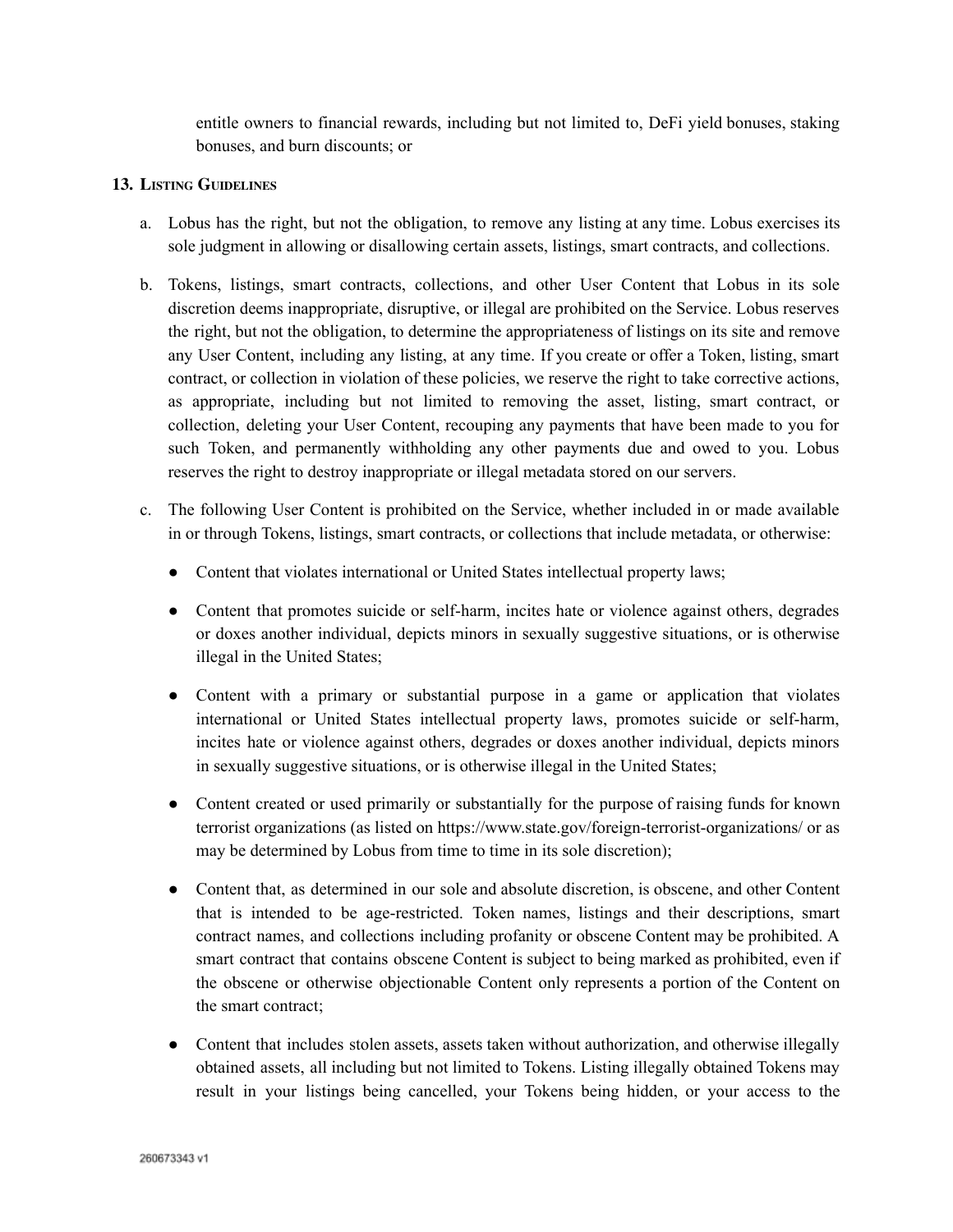Service being suspended If you have reason to believe that an asset listed on the Service was illegally obtained, please contact us immediately; and

• Content that is illegal.

If you become aware of the creation, listing, or buying of assets in violation of any of the terms specified in this section, please contact us at  $\frac{\text{support}(a)}{\text{plots}}$  to report it.

### **2. COPYRIGHT**

Lobus retains the absolute right to terminate access to the Service for and remove the User Content of any User who violates or infringes the rights of ours or of any third party. Without limiting the foregoing, if you believe that your intellectual property has been used on the Service in a way that constitutes infringement, please provide our Copyright Agent with the following information:

- an electronic or physical signature of the person authorized to act on behalf of the owner of the copyright interest;
- a description of the copyrighted work that you claim has been infringed;
- a description of the location on the Service of the material that you claim is infringing;
- your address, telephone number and e-mail address;
- a written statement by you that you have a good faith belief that the disputed use is not authorized by the copyright owner, its agent or the law; and
- a statement by you, made under penalty of perjury, that the above information in your notice is accurate and that you are the copyright owner or authorized to act on the copyright owner's behalf.

Contact information for Lobus's Copyright Agent for notice of claims of copyright infringement is as follows: support@lobus.io, SUBJ: Copyright Agent.

# **3. INVESTIGATIONS**

If Lobus becomes aware of any possible violations by you of this Agreement, Lobus reserves the right to investigate such violations. If, as a result of the investigation, Lobus believes that criminal activity may have occurred, Lobus reserves the right to refer the matter to, and to cooperate with, any and all applicable legal authorities. Lobus is entitled, except to the extent prohibited by applicable law, to disclose any information or materials on or in the Service, including User Content, in Lobus's possession in connection with your use of the Service, to (i) comply with applicable laws, legal process or governmental request; (ii) enforce this Agreement, (iii) respond to any claims that User Content violates the rights of third parties, (iv) respond to your requests for customer service, or  $(v)$ protect the rights, property or personal safety of Lobus, its Users, or the public, and all law enforcement or other government officials, as Lobus in its sole discretion believes to be necessary or appropriate. By agreeing to this Agreement, you hereby provide your irrevocable consent to such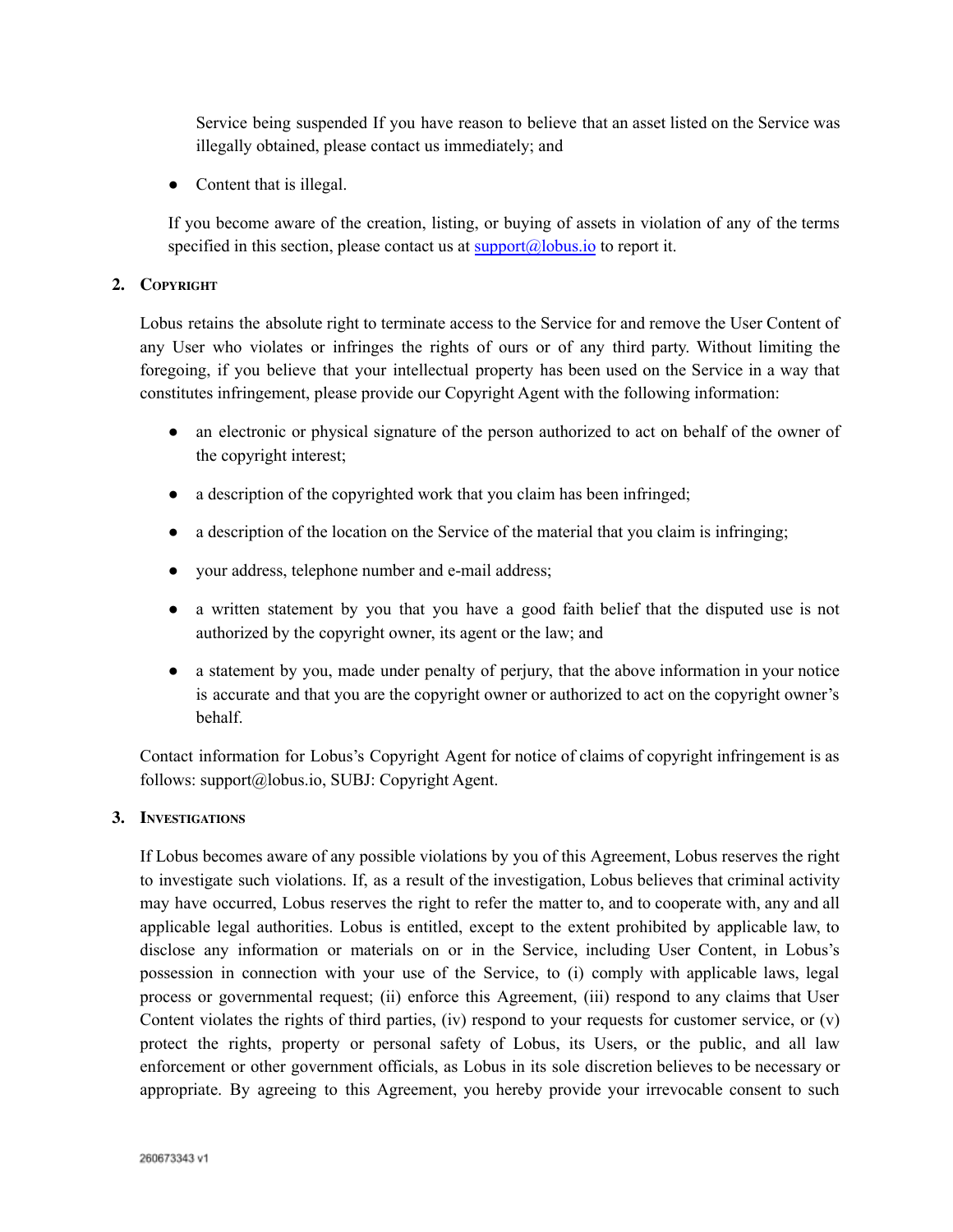monitoring. You acknowledge and agree that you have no expectation of privacy concerning your use of the Service, including without limitation text, voice, or video communications.

### **4. RELEASE**

You hereby release and forever discharge Lobus and our officers, employees, agents, successors, and assigns (the "**Lobus Entities**") from, and hereby waive and relinquish, each and every past, present and future dispute, claim, controversy, demand, right, obligation, liability, action and cause of action of every kind and nature (including personal injuries, death, and property damage), that has arisen or arises directly or indirectly out of, or that relates directly or indirectly to, the Service (including any interactions with, or act or omission of, other Users of the Service or any Third-Party Properties). IF YOU ARE A CALIFORNIA RESIDENT, YOU HEREBY WAIVE CALIFORNIA CIVIL CODE SECTION 1542 IN CONNECTION WITH THE FOREGOING, WHICH STATES: "A GENERAL RELEASE DOES NOT EXTEND TO CLAIMS WHICH THE CREDITOR DOES NOT KNOW OR SUSPECT TO EXIST IN HIS OR HER FAVOR AT THE TIME OF EXECUTING THE RELEASE, WHICH IF KNOWN BY HIM OR HER MUST HAVE MATERIALLY AFFECTED HIS OR HER SETTLEMENT WITH THE DEBTOR."

#### **5. ASSUMPTION OF RISK RELATED T<sup>O</sup> TOKENS**

You acknowledge and agree that:

- a. The prices of digital assets are extremely volatile. Fluctuations in the price of other digital assets could materially and adversely affect the Tokens, which may also be subject to significant price volatility. We cannot and do not guarantee that any purchasers of Tokens will not lose money.
- b. You are solely responsible for determining what, if any, taxes apply to your transactions involving Tokens. Neither Lobus nor any other Lobus Entity is responsible for determining the taxes that may apply to transactions involving Tokens.
- c. Tokens exist and can be transferred only by virtue of the ownership record maintained on the blockchain supporting such Tokens.
- d. There are risks associated with using digital currency and digital assets, including but not limited to, the risk of hardware, software and Internet connections, the risk of malicious software introduction, and the risk that third parties may obtain unauthorized access to your information.
- e. The legal and regulatory regime governing blockchain technologies, cryptocurrencies, and tokens is evolving, and new regulations or policies may materially adversely affect the development of the Service and the utility of Tokens.
- f. There are risks associated with purchasing user-generated Content, including but not limited to, the risk of purchasing counterfeit assets, mislabeled assets, assets that are vulnerable to metadata decay, assets on smart contracts with bugs, and assets that may become untransferable.
- g. Lobus reserves the right to hide collections, contracts, and assets that Lobus suspects or believes may violate this Agreement. Tokens you purchase may become inaccessible on the Service.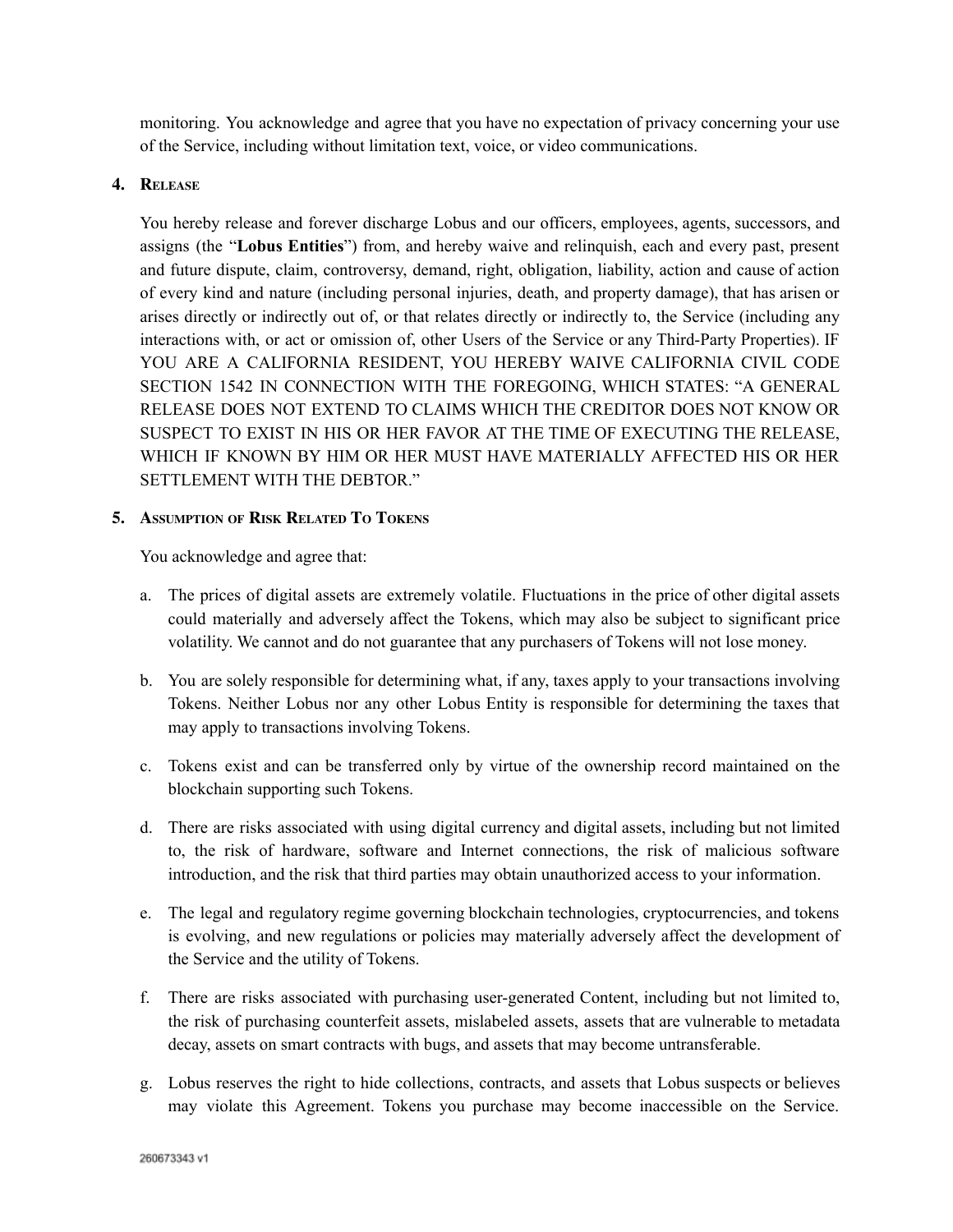Under no circumstances shall the inability to access or view your assets on the Service serve as grounds for a claim against Lobus.

h. Lobus has no responsibility for the Tokens Minted, sold, bought or traded on the Service. Lobus does not investigate and cannot guarantee or warrant the authenticity, originality, uniqueness, marketability, legality or value of any Token created or traded on the Service. For the avoidance of doubt, Lobus shall have no responsibility for any failure of any User to comply with any terms regarding the authenticity, originality, uniqueness, scarcity or other description or characteristics of the Token or Creator IP furnished by or on behalf of that User and displayed by Lobus on the Service.

#### **6. INDEMNIFICATION**

To the fullest extent permitted by applicable law, you agree to indemnify, defend, and hold harmless Lobus and the Lobus Entities from and against all actual or alleged third party claims, damages, awards, judgments, losses, liabilities, obligations, penalties, interest, fees, expenses (including, without limitation, attorneys' fees and expenses) and costs (including, without limitation, court costs, costs of settlement, and costs of or associated with pursuing indemnification and insurance), of every kind and nature whatsoever arising out of or related to this Agreement or your use of the Service, whether known or unknown, foreseen or unforeseen, matured or unmatured, or suspected or unsuspected, in law or equity, whether in tort, contract or otherwise (collectively, "**Claims**"), including, but not limited to, damages to property or personal injury, that are caused by, arise out of or are related to (a) your use or misuse of the Service, User Content or Tokens, including, without limitation, any act or omission involving any third party in connection with the Minting, listing, buying, selling, or trading of any Tokens hereunder; (b) any feedback you provide; (c) your violation of this Agreement; (d) your violation of the rights of any third party, including another User; (e) any breach or non-performance of any covenant or agreement made by you; (f) your User Content or the Minting, listing, buying, selling, or trading of any Tokens; or (g) any off-chain benefits (including the furnishing, or any failure to furnish, or any acts or omissions of or attributable to you or any third party in respect of the same). You agree to promptly notify Lobus of any third-party Claims and cooperate with the Lobus Entities in defending such Claims. You further agree that the Lobus Entities shall have control of the defense or settlement of any third-party Claims. THIS INDEMNITY IS IN ADDITION TO, AND NOT IN LIEU OF, ANY OTHER INDEMNITIES SET FORTH IN A SEPARATE WRITTEN AGREEMENT BETWEEN YOU AND LOBUS.

# **7. DISCLAIMERS**

THE SERVICE, CONTENT CONTAINED THEREIN, AND TOKENS LISTED THEREIN ARE PROVIDED ON AN "AS IS" AND "AS AVAILABLE" BASIS WITHOUT WARRANTIES OR CONDITIONS OF ANY KIND, EITHER EXPRESS OR IMPLIED. LOBUS (AND ITS SUPPLIERS) MAKE NO WARRANTY THAT THE SERVICE: (A) WILL MEET YOUR REQUIREMENTS; (B) WILL BE AVAILABLE ON AN UNINTERRUPTED, TIMELY, SECURE, OR ERROR-FREE BASIS; OR (C) WILL BE ACCURATE, RELIABLE, COMPLETE, LEGAL, OR SAFE. LOBUS DISCLAIMS ALL OTHER WARRANTIES OR CONDITIONS, EXPRESS OR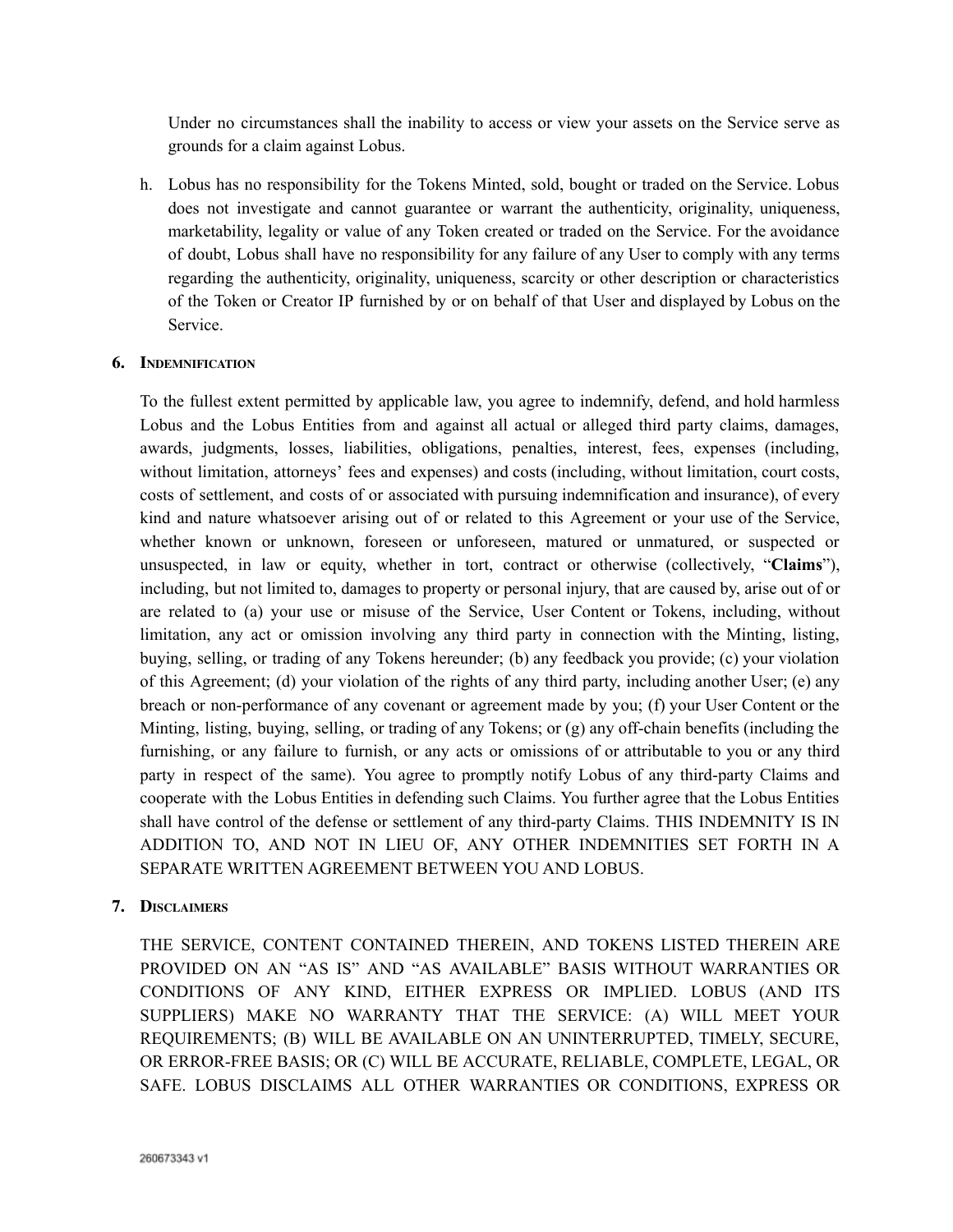IMPLIED, INCLUDING, WITHOUT LIMITATION, IMPLIED WARRANTIES OR CONDITIONS OF MERCHANTABILITY, FITNESS FOR A PARTICULAR PURPOSE, TITLE, AND NON-INFRINGEMENT AS TO THE SERVICE OR ANY CONTENT CONTAINED THEREIN. LOBUS DOES NOT REPRESENT OR WARRANT THAT CONTENT ON THE SERVICE IS ACCURATE, COMPLETE, RELIABLE, CURRENT, OR ERROR-FREE. WE WILL NOT BE LIABLE FOR ANY LOSS OF ANY KIND FROM ANY ACTION TAKEN OR TAKEN IN RELIANCE ON MATERIAL OR INFORMATION, CONTAINED ON THE SERVICE. WHILE LOBUS ATTEMPTS TO MAKE YOUR ACCESS TO AND USE OF THE SERVICE AND CONTENT SAFE, LOBUS CANNOT AND DOES NOT REPRESENT OR WARRANT THAT THE SERVICE, CONTENT, OR ANY TOKENS LISTED ON OUR SERVICE OR OUR SERVERS ARE FREE OF VIRUSES OR OTHER HARMFUL COMPONENTS. WE CANNOT GUARANTEE THE SECURITY OF ANY DATA THAT YOU DISCLOSE ONLINE. YOU ACCEPT THE INHERENT SECURITY RISKS OF PROVIDING INFORMATION AND DEALING ONLINE OVER THE INTERNET AND WILL NOT HOLD US RESPONSIBLE FOR ANY BREACH OF SECURITY UNLESS IT IS DUE TO OUR GROSS NEGLIGENCE.

WE WILL NOT BE RESPONSIBLE OR LIABLE TO YOU FOR ANY LOSSES YOU SUSTAIN AS A RESULT OF YOUR USE OF THE SERVICE. WE TAKE NO RESPONSIBILITY FOR, AND WILL NOT BE LIABLE TO YOU FOR, ANY USE OF TOKENS, INCLUDING BUT NOT LIMITED TO ANY LOSSES, DAMAGES OR CLAIMS ARISING FROM: (I) USER ERROR SUCH AS FORGOTTEN PASSWORDS, INCORRECTLY CONSTRUCTED TRANSACTIONS, OR MISTYPED ADDRESSES; (II) SERVER FAILURE OR DATA LOSS; (III) CORRUPTED DIGITAL WALLET FILES; (IV) UNAUTHORIZED ACCESS TO APPLICATIONS; OR (V) ANY UNAUTHORIZED THIRD PARTY ACTIVITIES, INCLUDING WITHOUT LIMITATION THE USE OF VIRUSES, PHISHING, BRUTEFORCING OR OTHER MEANS OF ATTACK AGAINST THE SERVICE OR TOKENS.

TOKENS ARE INTANGIBLE DIGITAL ASSETS. THEY EXIST ONLY BY VIRTUE OF THE OWNERSHIP RECORD MAINTAINED IN THE BLOCKCHAIN NETWORK. ANY TRANSFER OF TITLE THAT MIGHT OCCUR IN ANY UNIQUE DIGITAL ASSET OCCURS ON THE DECENTRALIZED LEDGER WITHIN THE BLOCKCHAIN PLATFORM. WE DO NOT GUARANTEE THAT LOBUS OR ANY LOBUS ENTITY CAN EFFECT THE TRANSFER OF TITLE OR RIGHT IN ANY TOKENS. WE CANNOT AND DO NOT GUARANTEE THAT ANY TOKEN WILL HAVE OR RETAIN ANY INHERENT VALUE, OR THAT YOU WILL BE ABLE TO SELL OR RESELL ANY TOKEN PURCHASED THROUGH THE SERVICE.

Lobus is not responsible for any losses or harms sustained by you due to vulnerability or any kind of failure, abnormal behavior of software (e.g., smart contract), blockchains, or any other features of or inherent to the Tokens. Lobus is not responsible for casualties due to developers' or representatives' delay or failure to report any issues with any blockchain supporting Tokens, including without limitation forks, technical node issues, or any other issues that result in losses of any sort.

Nothing in this Agreement shall exclude or limit liability of either party for fraud, death or bodily injury caused by negligence, violation of laws, or any other activity that cannot be limited or excluded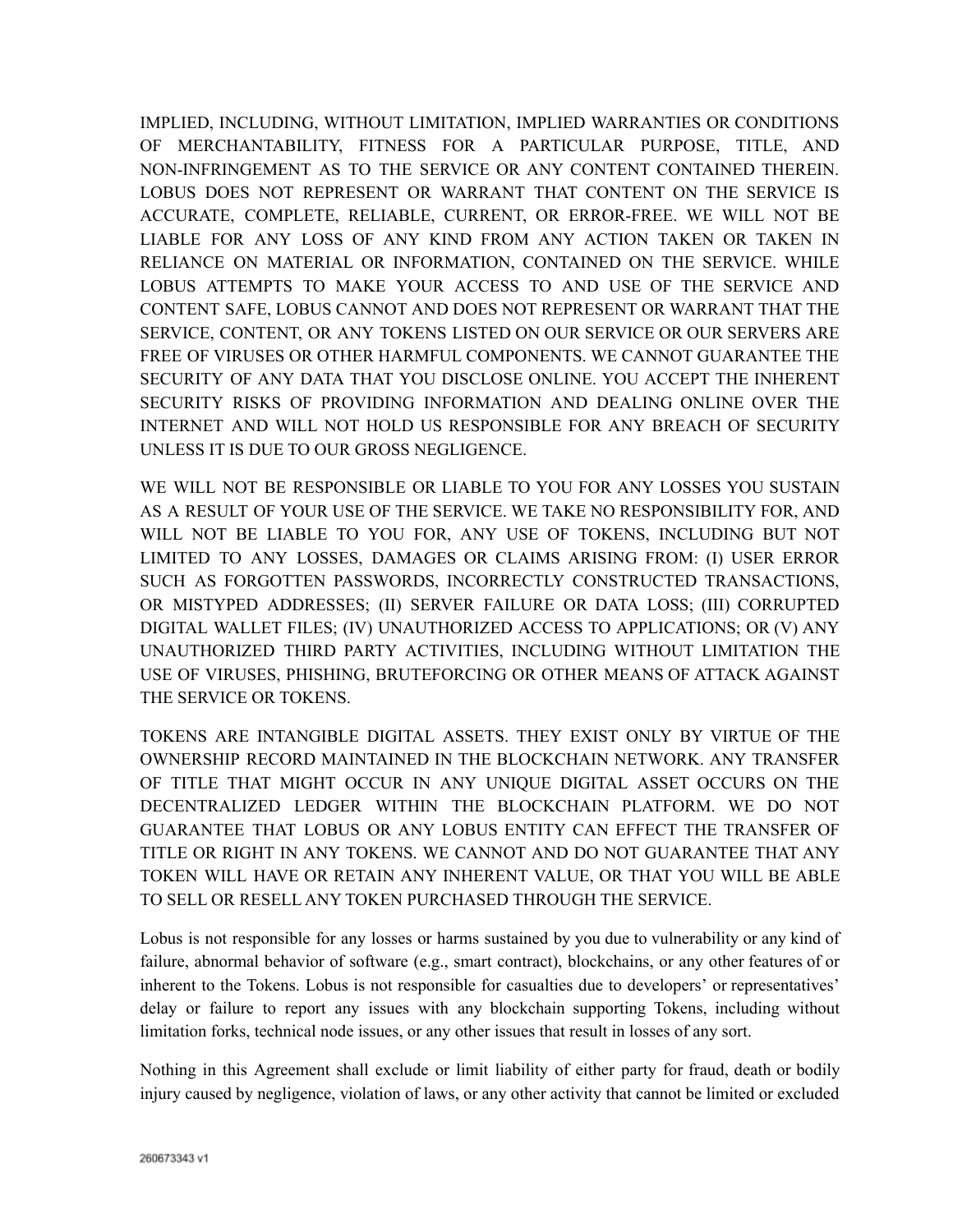under the laws applicable to your jurisdiction. SOME JURISDICTIONS DO NOT ALLOW THE EXCLUSION OF IMPLIED WARRANTIES IN CONTRACTS WITH CONSUMERS, SO THE ABOVE EXCLUSION MAY NOT APPLY TO YOU.

### **1. LIMITATION OF LIABILITY**

TO THE FULLEST EXTENT PERMITTED BY LAW, IN NO EVENT WILL LOBUS BE LIABLE TO YOU OR ANY THIRD PARTY FOR ANY LOST PROFIT OR ANY INDIRECT, CONSEQUENTIAL, EXEMPLARY, INCIDENTAL, SPECIAL OR PUNITIVE DAMAGES ARISING FROM THIS AGREEMENT, THE SERVICE, ANY TOKENS, OR FOR ANY DAMAGES RELATED TO LOSS OF REVENUE, LOSS OF PROFITS, LOSS OF BUSINESS OR ANTICIPATED SAVINGS, LOSS OF USE, LOSS OF GOODWILL, OR LOSS OF DATA, AND WHETHER CAUSED BY TORT (INCLUDING NEGLIGENCE), BREACH OF CONTRACT, OR OTHERWISE, EVEN IF FORESEEABLE AND EVEN IF LOBUS HAS BEEN ADVISED OF THE POSSIBILITY OF SUCH DAMAGES. ACCESS TO, AND USE OF, THE SERVICE IS UNDERTAKEN BY YOU AT YOUR OWN DISCRETION AND RISK, AND YOU WILL BE SOLELY RESPONSIBLE FOR ANY DAMAGE TO YOUR COMPUTER SYSTEM OR MOBILE DEVICE OR LOSS OF DATA RESULTING THEREFROM.

NOTWITHSTANDING ANYTHING TO THE CONTRARY CONTAINED HEREIN, IN NO EVENT SHALL THE MAXIMUM AGGREGATE LIABILITY OF LOBUS ARISING OUT OF OR IN ANY WAY RELATED TO THIS AGREEMENT, YOUR ACCESS TO AND USE OF THE SERVICE, CONTENT (INCLUDING YOUR CONTENT), OR ANY TOKENS MINTED, PURCHASED, OR SOLD THROUGH THE SERVICE EXCEED THE GREATER OF (A) \$100 OR (B) THE AMOUNT RETAINED BY LOBUS IN THE TRANSACTION OR INCIDENT THAT IS THE SUBJECT OF THE CLAIM.

Some jurisdictions do not allow the exclusion or limitation of incidental or consequential damages, so the above limitation or exclusion may not apply to you.

- **2. DISPUTE RESOLUTION. PLEASE READ CAREFULLY THE FOLLOWING ARBITRATION AGREEMENT ("ARBITRATION AGREEMENT"). I<sup>T</sup> REQUIRES YOU TO ARBITRATE DISPUTES WITH LOBUS AND LIMITS THE MANNER IN WHICH YOU CAN SEEK RELIEF FROM US.**
	- a. **Applicability of Arbitration Agreement.** You agree that any dispute, claim, or request for relief relating in any way to your access or use of the Service, to any products sold or distributed through the Service, or to any aspect of your relationship with Lobus, will be resolved by binding arbitration, rather than in court, except that (a) you may assert claims or seek relief in small claims court if your claims qualify; and (b) you or Lobus may seek equitable relief in court for infringement or other misuse of intellectual property rights (such as trademarks, trade dress, domain names, trade secrets, copyrights, and patents). This Arbitration Agreement shall apply, without limitation, to all disputes or claims and requests for relief that arose or were asserted before the effective date of this Agreement or any prior version of this Agreement.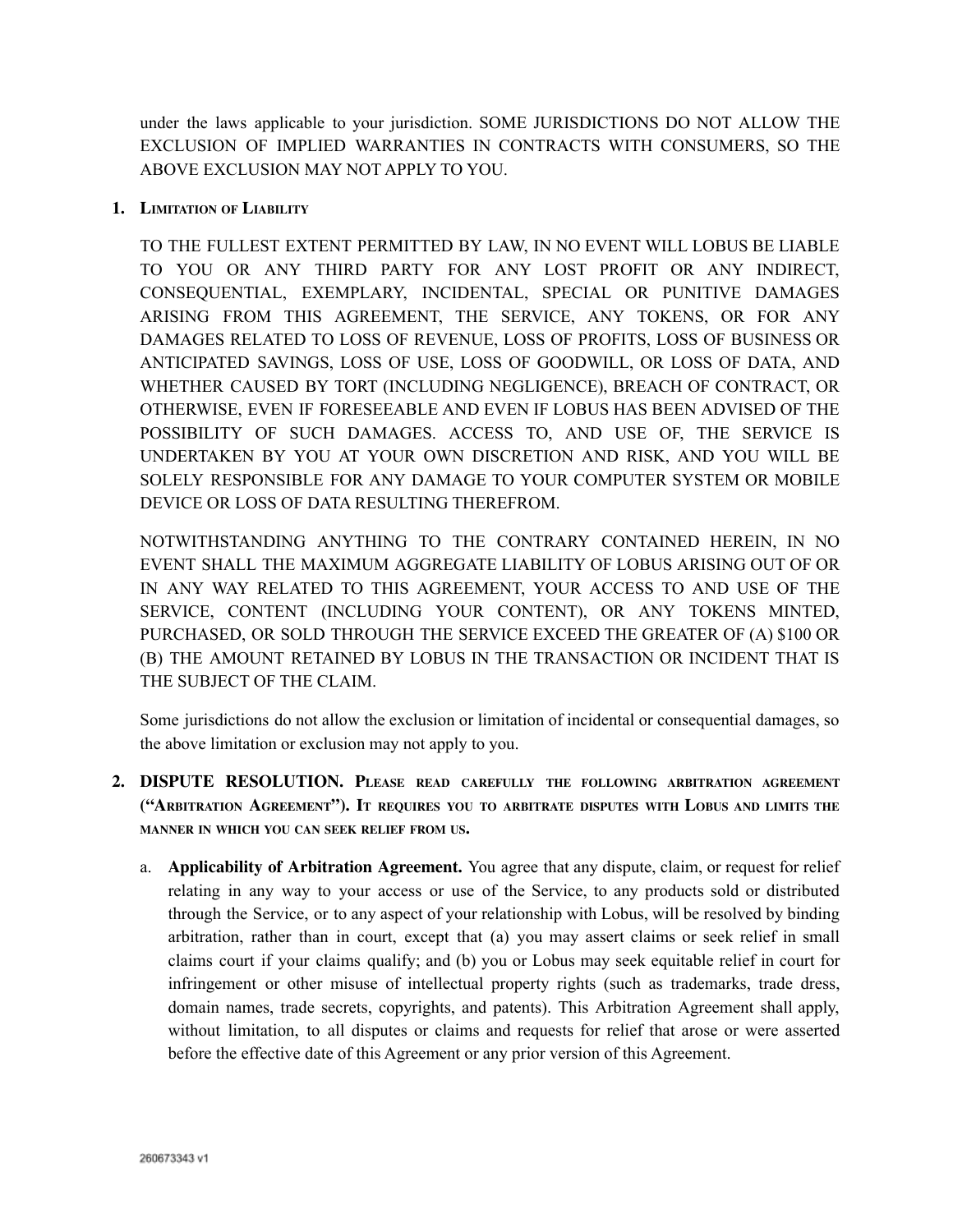- b. **Arbitration Rules and Forum.** The Federal Arbitration Act governs the interpretation and enforcement of this Arbitration Agreement. To begin an arbitration proceeding, you must send a letter requesting arbitration and describing your dispute or claim or request for relief to us at support $(a)$ lobus.io. The arbitration will be conducted by JAMS, an established alternative dispute resolution provider. Disputes involving claims, counterclaims, or request for relief under \$250,000, not inclusive of attorneys' fees and interest, shall be subject to JAMS's most current version of the Streamlined Arbitration Rules and procedures available at http://www.jamsadr.com/rules-streamlined-arbitration/; all other disputes shall be subject to JAMS's most current version of the Comprehensive Arbitration Rules and Procedures, available at http://www.jamsadr.com/rules-comprehensive-arbitration/. JAMS's rules are also available at www.jamsadr.com or by calling JAMS at 800-352-5267. If JAMS is not available to arbitrate, the parties will select an alternative arbitral forum. If the arbitrator finds that you cannot afford to pay JAMS's filing, administrative, hearing and/or other fees and cannot obtain a waiver from JAMS, Lobus will pay them for you. In addition, we will reimburse all such JAMS's filing, administrative, hearing and/or other fees for disputes, claims, or requests for relief totaling less than \$10,000 unless the arbitrator determines the claims are frivolous. You may choose to have the arbitration conducted by telephone, based on written submissions, or in person in the country where you live or at another mutually agreed location. Any judgment on the award rendered by the arbitrator may be entered in any court of competent jurisdiction.
- c. **Authority of Arbitrator.** The arbitrator shall have exclusive authority to (a) determine the scope and enforceability of this Arbitration Agreement and (b) resolve any dispute related to the interpretation, applicability, enforceability or formation of this Arbitration Agreement including, but not limited to, any assertion that all or any part of this Arbitration Agreement is void or voidable. The arbitrator will decide the rights and liabilities, if any, of you and us. The arbitration proceeding will not be consolidated with any other matters or joined with any other cases or parties. The arbitrator shall have the authority to grant motions dispositive of all or part of any claim. The arbitrator shall have the authority to award monetary damages and to grant any non-monetary remedy or relief available to an individual under applicable law, the arbitral forum's rules, and this Agreement (including the Arbitration Agreement). The arbitrator shall issue a written award and statement of decision describing the essential findings and conclusions on which the award is based, including the calculation of any damages awarded. The arbitrator has the same authority to award relief on an individual basis that a judge in a court of law would have. The award of the arbitrator is final and binding upon you and us.
- d. **Waiver of Jury Trial.** YOU AND LOBUS HEREBY WAIVE ANY CONSTITUTIONAL AND STATUTORY RIGHTS TO SUE IN COURT AND HAVE A TRIAL IN FRONT OF A JUDGE OR A JURY. You and we are instead electing that all disputes, claims, or requests for relief shall be resolved by arbitration under this Arbitration Agreement, except as specified in Section 21(a) (Application of Arbitration Agreement) above. An arbitrator can award on an individual basis the same damages and relief as a court and must follow this Agreement as a court would. However, there is no judge or jury in arbitration, and court review of an arbitration award is subject to very limited review.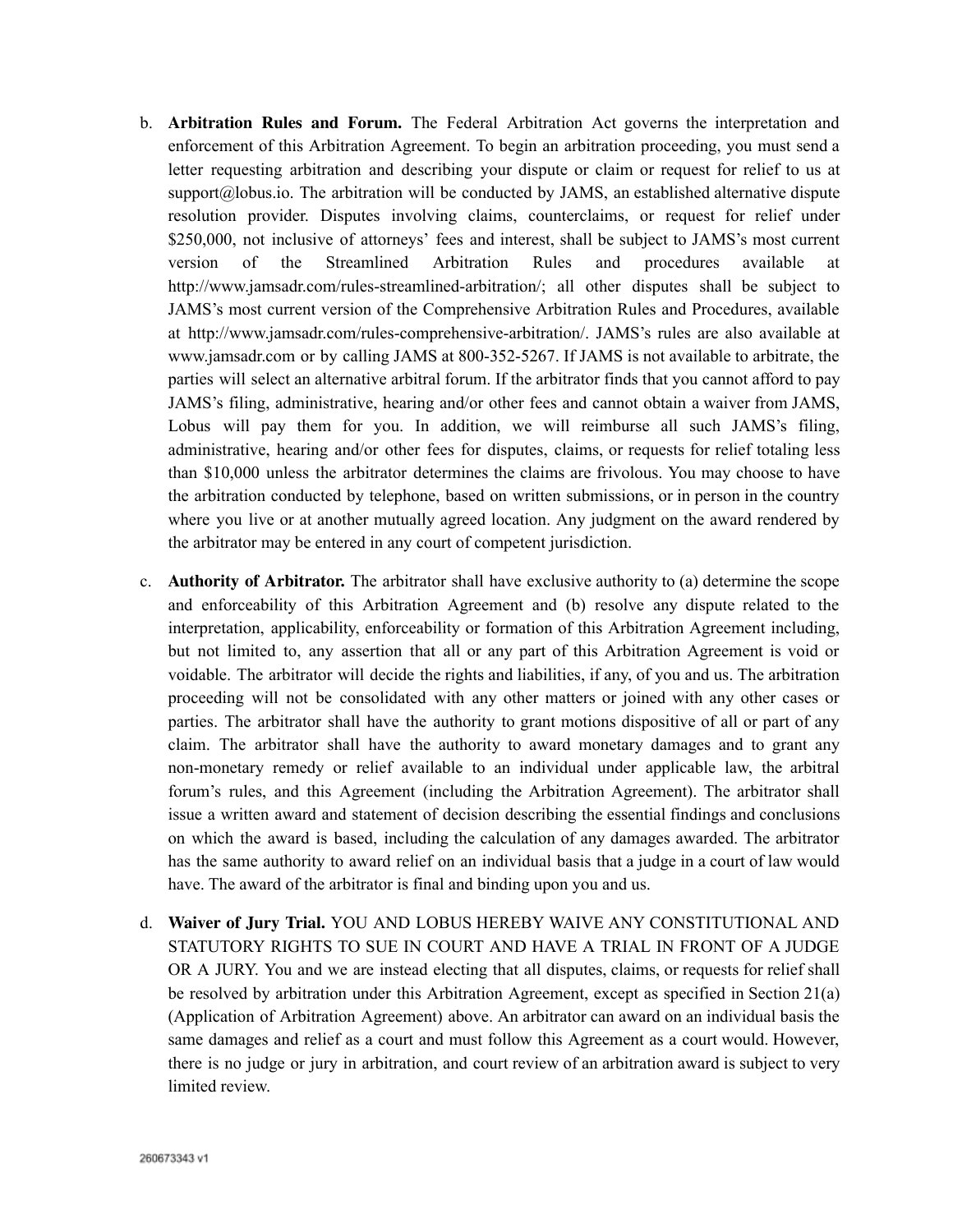- e. **Waiver of Class or Other Non-Individualized Relief.** ALL DISPUTES, CLAIMS, AND REQUESTS FOR RELIEF WITHIN THE SCOPE OF THIS ARBITRATION AGREEMENT MUST BE ARBITRATED ON AN INDIVIDUAL BASIS AND NOT ON A CLASS OR COLLECTIVE BASIS, ONLY INDIVIDUAL RELIEF IS AVAILABLE, AND CLAIMS OF MORE THAN ONE CUSTOMER OR USER CANNOT BE ARBITRATED OR CONSOLIDATED WITH THOSE OF ANY OTHER CUSTOMER OR USER. If a decision is issued stating that applicable law precludes enforcement of any of this section's limitations as to a given dispute, claim, or request for relief, then such aspect must be severed from the arbitration and brought into the State or Federal Courts located in the State of California. All other disputes, claims, or requests for relief shall be arbitrated.
- f. **30-Day Right to Opt Out.** You have the right to opt out of the provisions of this Arbitration Agreement by sending written notice of your decision to opt out to info@lobus.io within thirty (30) days after first becoming subject to this Arbitration Agreement. Your notice must include your name and address, your username (if any), the email address you used to set up your Account (if you have one), and an unequivocal statement that you want to opt out of this Arbitration Agreement. If you opt out of this Arbitration Agreement, all other parts of this Agreement will continue to apply to you. Opting out of this Arbitration Agreement has no effect on any other arbitration agreements that you may currently have, or may enter in the future, with us.
- g. **Severability.** Except as provided in Section 21(e) (Waiver of Class or Other Non-Individualized Relief), if any part or parts of this Arbitration Agreement are found under the law to be invalid or unenforceable, then such specific part or parts shall be of no force and effect and shall be severed and the remainder of the Arbitration Agreement shall continue in full force and effect. Survival of Agreement. This Arbitration Agreement will survive the termination of your relationship with us.
- h. **Modification**. Notwithstanding any provision in this Agreement to the contrary, we agree that if we make any future material change to this Arbitration Agreement, you may reject that change within thirty (30) days of such change becoming effective by writing us at support $\omega$ lobus.io and expressly opting out of this Arbitration Agreement.

#### **22. GENERAL**

We reserve the right in our sole discretion to modify, suspend, or discontinue the Service, or any features or parts thereof, whether temporarily or permanently, at any time with or without notice to you in our sole discretion. This Agreement, and your access to and use of the Service, shall be governed by and construed and enforced in accordance with the laws of the State of New York, without regard to any conflict of law rules or principles that would cause the application of the laws of any other jurisdiction. Any dispute between the parties that is not subject to arbitration or cannot be heard in small claims court, shall be resolved in the state or federal courts of New York County, New York. Notwithstanding anything contained in this Agreement, we reserve the right, without notice and in our sole discretion, to terminate your right to access or use the Service at any time and for any or no reason, and you acknowledge and agree that we shall have no liability or obligation to you in such